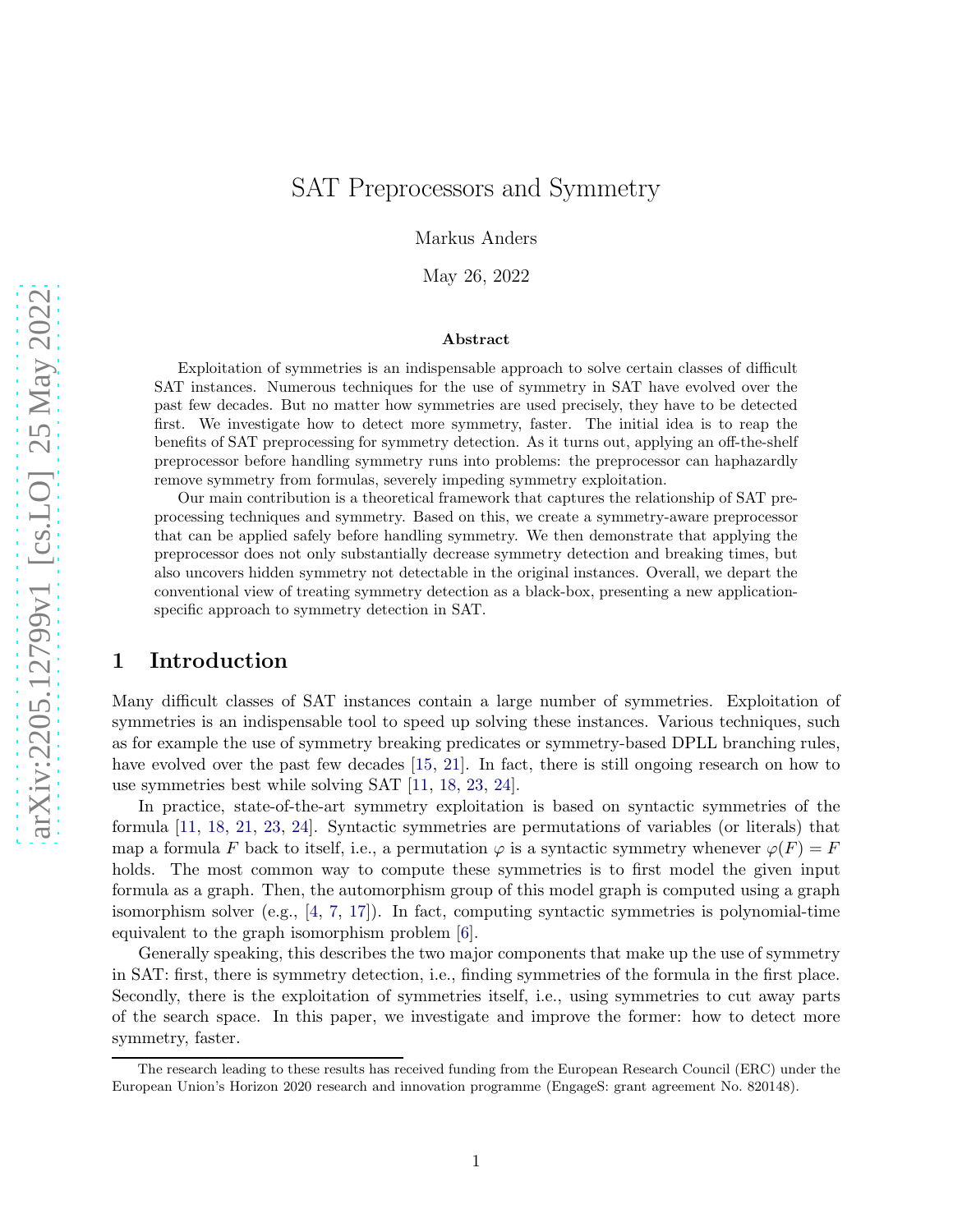<span id="page-1-0"></span>

|            |             | $B+C$       |                      | $P + B + C$  |                      |
|------------|-------------|-------------|----------------------|--------------|----------------------|
| instance   | $T_{solve}$ | $T_{solve}$ | #syms                | $T_{solve}$  | #syms                |
| php(9,8)   | 6.74s       | $<$ ls      | $1.46 \cdot 10^{10}$ | $\langle$ 1s | $2.07 \cdot 10^{6}$  |
| php(15,14) | >60s        | $<$ ls      | $1.14 \cdot 10^{23}$ | >60s         | $8.72 \cdot 10^{10}$ |
| php(21,20) | >60s        | $<$ ls      | $1.24 \cdot 10^{38}$ | >60s         | $2.43 \cdot 10^{18}$ |

Table 1: Pigeonhole principle solved with CRYPTOMINISAT  $(C)$ , BREAKID+CRYPTOMINISAT  $(B+C)$ , and CRYPTOMINISAT (preprocessor)+BREAKID+CRYPTOMINISAT  $(P+B+C)$ .

Due to the sheer size of SAT instances and number of symmetries, symmetry detection can indeed become expensive. So much so, that for the state-of-the-art symmetry breaking tool BREAKID, the version that limits the time used for symmetry detection outperforms the version that is not time-limited [11]. Often, the reason why handling symmetry is slow, is that the underlying instances are bloated with many easily reducible variables and clauses. Some symmetry detection tools try to rectify this by using intricate graph-level preprocessing techniques. In fact, these techniques have been meticulously engineered to deal with structures common in CNF formulas, i.e., low-degree vertices [7, 9, [17,](#page-17-0) 20]. While this marks the currently most successful approach to symmetry detection for CNF formulas, it does not yet exploit the underlying semantics of SAT.

In the SAT domain, the typical first step in tackling large formulas would be to first apply a SAT preprocessor to reduce the formulas [12]. This naturally leads to the question: could applying a SAT preprocessor before symmetry detection reduce computation time, and maybe even aid in finding more symmetry? Indeed, if applying a SAT preprocessor were to improve symmetry detection in any way, then this could be considered a win-win situation: SAT preprocessing techniques are usually applied anyway and hence the resulting improvement would be virtually free. Unfortunately, after conducting simple testing (see Table [1\)](#page-1-0) we find that applying an off-the-shelf preprocessor (e.g., [22]) before dealing with symmetry (e.g., [11]) does not work for symmetry detection. The test suggests that even in the basic case of the pigeonhole principle, the preprocessor removes symmetries in a way that renders the subsequent symmetry breaking ineffective.

On the other hand, preprocessing can actually also lead to more symmetry: consider the CNF formula  $(x) \wedge (\overline{x} \vee a \vee c) \wedge (b \vee c)$ . Without any alteration, the formula has no non-trivial symmetries. However, when we apply, say, the unit rule on x, the formula becomes  $(a \vee c) \wedge (b \vee c)$ . This in turn makes a and b symmetrical. Indeed, in this example, simplifying the formula allows us to detect more symmetry.

Confusingly, we thus find that SAT preprocessing can both lead to less, as well as more symmetry in formulas. This raises several questions. What is the right order of operations? Can we choose and schedule SAT preprocessing techniques in such a manner, that we both increase interesting symmetry while making the formula easier for symmetry detection? Overall, it seems that a fundamental understanding of the effect of preprocessing techniques on symmetry is required.

The ultimate goal of this line of research is to develop symmetry detection for SAT that maximizes detected symmetries while minimizing computation time.

Contribution. We improve symmetry detection of CNF formulas through the use of *adapted* SAT preprocessing: we reduce the time needed for state-of-the-art symmetry detection and breaking, while also uncovering hidden symmetry not detectable in the unprocessed formulas.

In particular, our main contribution is to provide a theoretical framework that captures how symmetries of formulas before and after applying CNF transformations are related. Among other results, the most important property we consider is whether transformations are "symmetrypreserving": here, we demand that all applicable symmetries of the original formula are also sym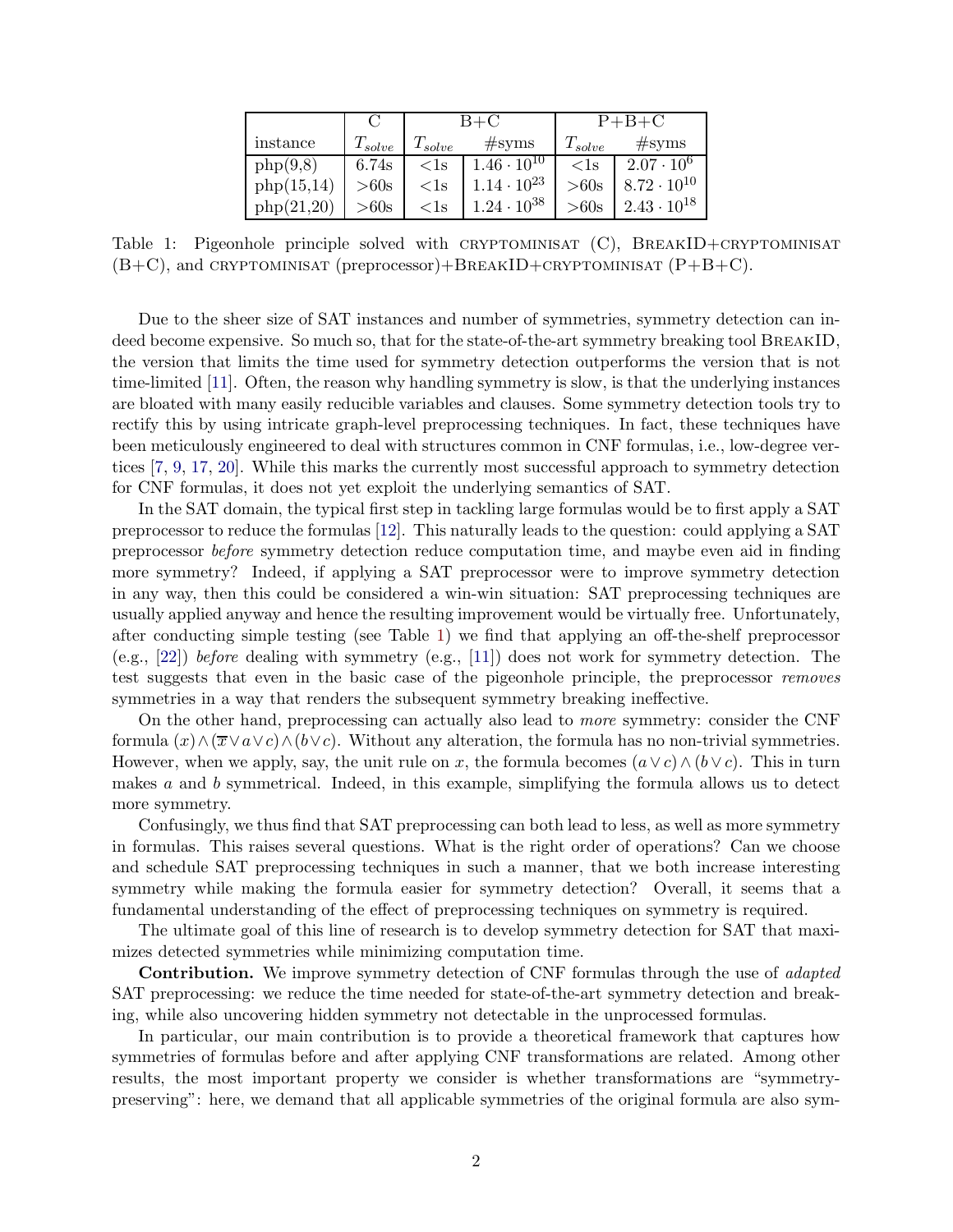metries of the reduced formula (see Section [3](#page-5-0) for a formal definition). This means, when applying a symmetry-preserving transformation, we only have to compute symmetries of the reduced formula. This in turn allows us to categorize a selection of quintessential SAT preprocessing techniques (see first column of Table [2\)](#page-3-0). For techniques that turn out to not be symmetry-preserving, we provide tailored restrictions to rectify this.

The novelty of our approach lies in the fact that we exploit SAT techniques to improve symmetry detection: we depart the conventional view of treating symmetry detection as a black-box, presenting a new application-specific approach to symmetry detection in SAT.

Theoretical Framework. On the theoretical side, the first challenge is to define formal notions describing the effect of CNF transformations on symmetry. We identify three main properties that seem particularly interesting. These properties describe how symmetries behave across the different directions of the transformations. In the following, we want to give a brief intuition for these properties. For the formal definitions see Section [3.](#page-5-0) Let  $F$  denote a CNF formula that is then transformed into  $F'$  (using the transformation in question, e.g., applying the unit rule). We demand that  $Var(F') \subseteq Var(F)$ , where Var denotes the set of variables of a formula.

1. If a transformation is symmetry-preserving  $(SP)$ , then any syntactic symmetry of F is also a syntactic symmetry of  $F'$ , when restricted to the reduced set of variables  $Var(F')$ . When applying the transformation, it therefore suffices to compute symmetries of  $F'$ .

Regarding the particular example in Table [1,](#page-1-0) we want to remark that this property indeed guarantees that a transformation must either preserve all the symmetries of the pigeonhole principle instances, or reduce all variables at once, in which case deciding SAT becomes trivial.

- 2. If a transformation is *weakly symmetry-preserving (WSP)*, then it is possible to restrict syntactic symmetries of F using group-theoretic algorithms to semantic symmetries of transformed formulas of  $F'$ . This allows for a manual collection of symmetries on reduced formulas, while not guaranteeing an automatic preservation of all the symmetries.
- 3. If a transformation is *symmetry-lifting (SL)*, then semantic symmetries of  $F'$  are also semantic symmetries of the original formula  $F$ . This means that the transformation can be used to potentially find more symmetries of the original formula. This seems particularly useful for model counting and enumeration tasks, i.e., applications in which all solutions of the original formula are of interest. In other words, this enables us to potentially find more symmetries of F through the transformation, without actually having to apply the transformation to  $F$ .

The results of our theoretical analysis are summarized in Table [2.](#page-3-0) For techniques that turn out to not be symmetry-preserving, we give new, restricted variants that are.

Practical Evaluation. On the practical side, armed with these new insights, we analyze the effect of symmetry-preserving SAT preprocessing techniques on symmetry detection. We evaluate symmetry detection on instances from the main track of the SAT competition 2021 [\[2\]](#page-16-0). We simplify the formulas using only the aforementioned symmetry-preserving transformations. It then turns out that even when only applying this subset of simplifications, computation times of state-ofthe-art symmetry detection and breaking algorithms are decreased substantially. In terms of the type of symmetry detected, we observe that indeed, preprocessing is frequently able to uncover symmetry that is hidden in the unprocessed instance. Moreover, it turns out that unprocessed instances often contain a substantial number of symmetries that exclusively operate on variables that can be reduced away through preprocessing techniques.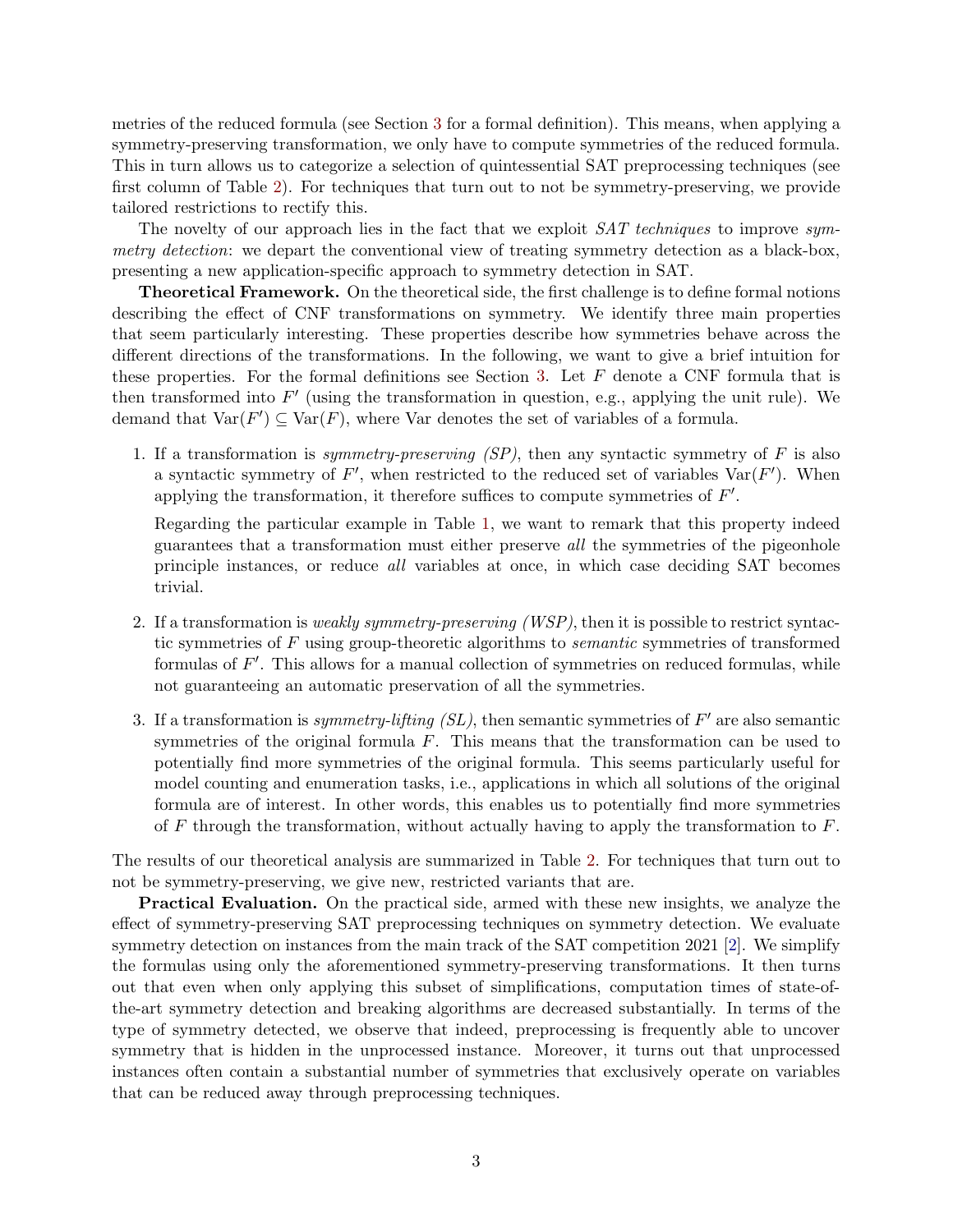<span id="page-3-0"></span>

| transformation                              | <b>SP</b> | WSP | SL |
|---------------------------------------------|-----------|-----|----|
| subsumption <sup>1</sup>                    |           |     |    |
| self-subsumption                            |           |     |    |
| simultaneous self-subsumption <sup>2</sup>  |           |     |    |
| adding learned clauses                      |           |     |    |
| unit <sup>1</sup>                           |           |     |    |
| pure <sup>1</sup>                           |           |     |    |
| blocked clause elimination <sup>1</sup>     |           |     |    |
| bounded variable elimination                |           |     |    |
| symmetric variable elimination <sup>2</sup> |           |     |    |

Table 2: The table shows whether symmetries are preserved under applying a given CNF transformation (SP and WSP) and whether symmetries of a transformed formula lift back to the original one (SL). <sup>1</sup> indicates that it is assumed that the transformation is applied exhaustively. <sup>2</sup> denotes new, symmetry-preserving variants defined in Section [3.](#page-5-0)

# 2 Syntactic and Semantic Symmetry

We begin by introducing some general notation used in SAT solving. This allows us to discuss the notions of syntactic and semantic symmetries, which we will make use of in this paper.

**SAT.** Given a variable v, we define the corresponding *literals* v and  $\overline{v}$ , the latter denoting negation. A SAT instance  $F$  is commonly given in *conjunctive normal form* (CNF), i.e., a conjunction of disjunctions of literals, meaning that it is in the form  $F = \bigwedge_{i \in \{1,...,m\}} \bigvee_{j \in \{1,...,k_i\}} l_{i,j}$  where each disjunction of literals is called a *clause*,  $k_i$  is the number of literals in clause i and  $l_{i,j}$  is the j-th literal in the i-th clause. In this paper, we use the common representation where a formula in CNF is a set of clauses and clauses are sets of literals, without explicitly encoding the conjunctions and disjunctions. The instance above thus becomes  $F = \{\{l_{1,1}, \ldots, l_{1,k_1}\}, \ldots, \{l_{m,1}, \ldots, l_{m,k_m}\}\}.$ 

We denote with  $Var(F) = \{v_1, \ldots, v_n\}$  the set of variables of F. We implicitly use the fact that  $\overline{\overline{v}} = v$  whenever possible: given a literal  $l = \overline{v}$  we may write  $\overline{l} = \overline{v} = v$ . We never distinguish between  $\overline{\overline{v}}$  and v. The set of literals of a formula F is denoted by  $\mathrm{Lit}(F) := \mathrm{Var}(F) \cup \{\overline{v} \mid v \in \mathrm{Var}(F)\}.$ 

An assignment of F is a function  $\sigma: L \to {\{\perp}, \top\}$  where  $L \subseteq \text{Lit}(F)$ . An assignment must always act consistently on the literals of a variable, meaning that  $\sigma(v) = \top$  if and only if  $\sigma(\overline{v}) = \bot$ holds. We call an assignment *complete* whenever  $L = \text{Lit}(F)$  and *partial* otherwise. Let  $v \in \text{Var}(F)$ . Abusing notation, we may write that  $l \in \sigma$  whenever  $\sigma(l) = \top$ , and  $l \notin \sigma$  otherwise. Note that if  $l \notin \sigma$  and  $\overline{l} \notin \sigma$ , then  $l \notin L$ .

We can simplify a formula F with respect to  $\sigma: F[\sigma] := \{C[\sigma] \mid C \in F \land \nexists l \in \text{Lit}(F) : (l \in \text{本} \land \text{ext} \land \text{ext} \land \text{ext} \land \text{ext} \land \text{ext} \land \text{ext} \land \text{ext} \}$  $\sigma \wedge l \in C$ } with  $C[\sigma] := \{l \mid l \in C \wedge \overline{l} \notin \sigma\}$ . If  $F[\sigma] = \{\}$  we call  $\sigma$  a satisfying assignment, whereas if  $\{\}\in F[\sigma]$  we call  $\sigma$  a *conflicting assignment*. A complete assignment is either satisfying or conflicting.

Let  $C_1$  and  $C_2$  denote two clauses with  $x \in C_1$  and  $\overline{x} \in C_2$ . We denote with  $C_1 \circ_x C_2 =$  $(C_1 \setminus \{x\}) \cup (C_2 \setminus \{\overline{x}\})$  the resolvent of  $C_1$  and  $C_2$  on variable x.

**Syntactic Symmetry.** We introduce the notion of *syntactic symmetries* of a CNF formula F. Consider bijections  $\varphi : \text{Lit}(F) \to \text{Lit}(F)$  mapping literals to literals. A bijection  $\varphi$  naturally lifts to clauses, formulas and assignments, by applying  $\varphi$  element-wise to these objects. Syntactic symmetries have two defining properties: (1) The formula is mapped back to itself, meaning  $\varphi(F)$ F holds. (2) For all  $l \in \text{Lit}(F)$  it holds that  $\varphi(l) = \varphi(\bar{l})$ , meaning  $\varphi$  also induces a permutation of the variables. If the above requirements are met, we call  $\varphi$  a syntactic symmetry or automorphism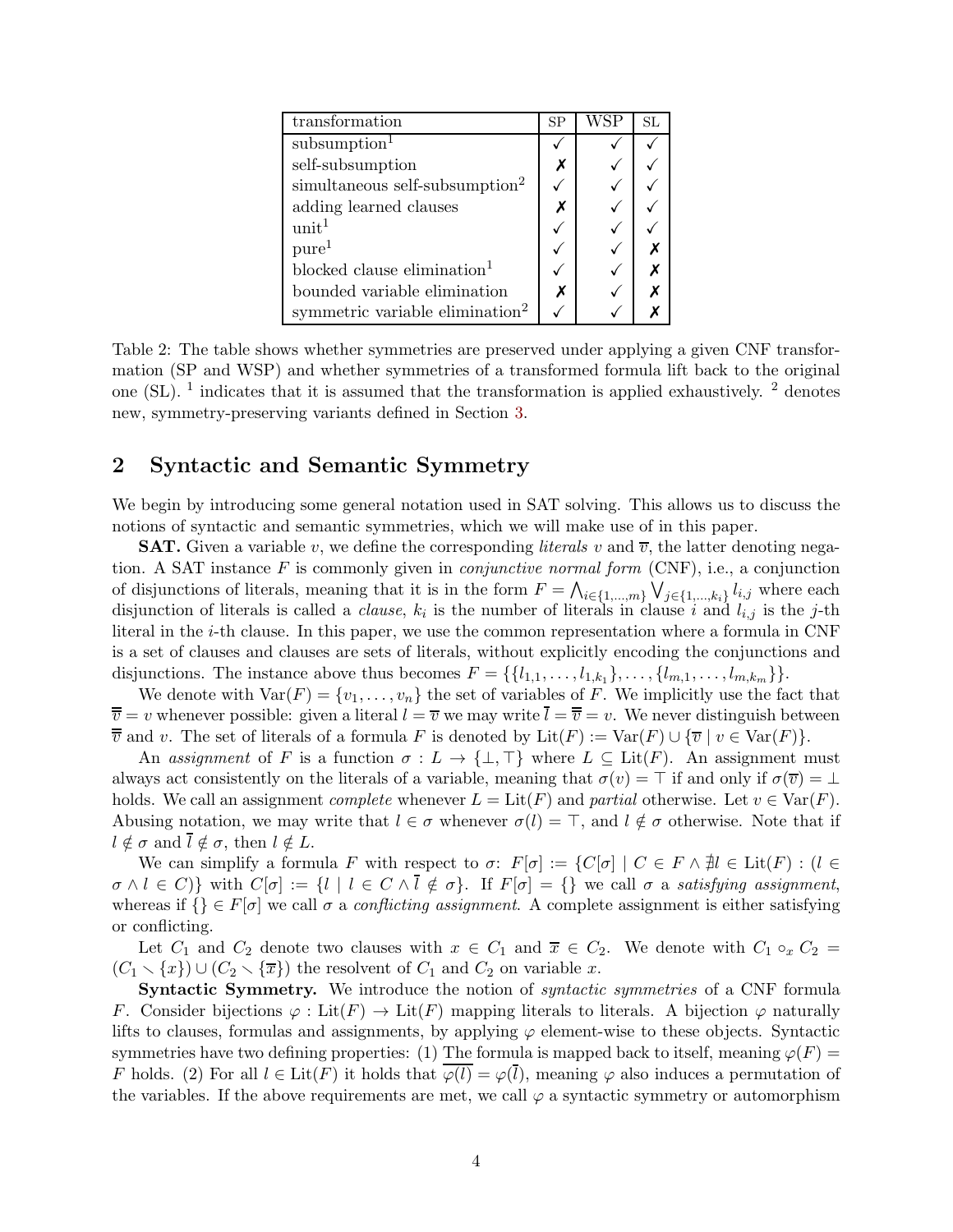of F. These symmetries form a permutation group under composition. We denote this group of automorphisms of F by  $\mathrm{Aut}_{syn}(F)$ .

By modelling a CNF formula as a graph (and vice versa), it can be shown that computing all syntactic symmetries is polynomial-time equivalent to computing the automorphism group of a graph and hence to the graph isomorphism problem [\[6](#page-17-1)], also known as GI-complete.

Therefore, syntactic symmetries can indeed be computed using tools for graph isomorphism (for modern tools see, e.g., [4, [8](#page-17-2), [17](#page-17-0)]).

**Semantic Symmetry.** Let us again consider bijections  $\varphi : \text{Lit}(F) \to \text{Lit}(F)$ . We define the notion of a *semantic symmetry*  $\varphi$  as follows: (1) For all complete variable assignments  $\sigma$  of F it holds that  $F[\sigma] = \varphi(F)[\sigma]$ . (2) For all  $l \in \text{Lit}(F)$  it holds that  $\overline{\varphi(l)} = \varphi(\overline{l})$ . Note that the second property is the same property as for syntactic symmetries.

We may apply a symmetry  $\varphi$  on a complete assignment  $\sigma$ : we let  $\varphi(\sigma)$  denote the complete assignment with  $\varphi(\sigma)(v) := \sigma(\varphi(v))$ . We can interchange applying any semantic symmetry  $\varphi$  to a formula F or a corresponding complete assignment  $\sigma$ , i.e.,  $\varphi(F)[\sigma] = F[\varphi(\sigma)]$ .

The set of all semantic symmetries indeed also forms a group under composition as well:

#### **Lemma 1.** The set of all semantic symmetries forms a group under composition.

*Proof.* Consider two semantic symmetries  $\varphi, \varphi'$  of a formula F. We show that  $\varphi \circ \varphi'$  is a semantic symmetry of F as well. By definition, for any complete variable assignment  $\sigma$  of F, it holds that  $F[\sigma] = \varphi(F)[\sigma] = \varphi'(F)[\sigma]$ . But since the definition of semantic symmetry requires that this holds for any  $\sigma$ , it in particular also holds for any  $\varphi(\sigma)$ . Hence,  $F[\sigma] = \varphi'(F)[\sigma] = F[\varphi'(\sigma)] =$  $\varphi(F)[\varphi'(\sigma)] = \varphi'(\varphi(F))[\sigma] = \varphi \circ \varphi'(F)[\sigma].$  $\Box$ 

We denote the permutation group of all semantic symmetries of F as  $Aut_{sem}(F)$ .

In order to streamline notation, we introduce the notion of a "symmetric group" on a set of literals L. We want to be able to denote the symmetric group, but with the restriction  $\varphi(l) = \varphi(\bar{l}),$ as is required for syntactic and semantic symmetries. We therefore denote  $\text{SymL}(L) := \{ \varphi \in$  $Sym(L) | \forall l \in L : \overline{\varphi(l)} = \varphi(\overline{l})\}$  (where  $Sym(L)$  denotes the symmetric group on the domain L). We also give an alternative version for a set of literals V where there is no  $l \in V$  with  $\overline{l} \in V$ , which disallows negation symmetries:  $SymV(V) := {\varphi' | \varphi \in Sym(V)},$  where  $\varphi'(l) := \varphi(l)$  if  $l \in V$ , and  $\varphi'(l) := \varphi(\overline{l})$  otherwise.

It is easy to see that all syntactic symmetries are also semantic symmetries, i.e., Aut<sub>syn</sub> $(F) \subseteq$  $Aut_{sem}(F)$ , but the reverse does not hold in general [21]. As an example note that for any unsatisfiable formula F, the semantic symmetry group is actually  $\text{SymL}(\text{Lit}(F))$ . Unsurprisingly, computing semantic symmetries is NP-hard.

Domain Change. Next, we define tools to compare groups on different sets of literals. This is needed whenever we are, for example, comparing the symmetries of a reduced version of a formula to the original formula. To enable this, we define a way to reduce or lift the (finite) domain of a given group. Let  $\Gamma$  be a permutation group on the domain  $\Omega$ , and let  $\Omega'$  be a set such that  $\Omega \subseteq \Omega'$ . We then define  $\Gamma \uparrow^{\Omega'} := {\varphi \uparrow^{\Omega'}} \mid \varphi \in \Gamma$  where  $\varphi \uparrow^{\Omega'} : \Omega' \to \Omega'$  with  $\varphi \uparrow^{\Omega'} (x) := \varphi(x)$  if  $x \in \Omega$  and  $\varphi \uparrow^{\Omega'}(x) := x$  else. Intuitively, we just extend every permutation on  $\Omega$  with the identity on  $\Omega' \setminus \Omega$ .

Analogously, to reduce the domain, let  $\Omega' \subseteq \Omega$ . We first define the setwise stabilizer  $\Gamma_{\{\Omega'\}} :=$  $\{\varphi \mid \varphi \in \Gamma \wedge \varphi(\Omega') = \Omega'\}.$  We further define  $\Gamma \downarrow_{\Omega'} := {\varphi|_{\Omega'}} \mid \varphi \in \Gamma_{\{\Omega'\}}\},$  i.e., first taking the setwise stabilizer fixing  $\Omega'$  and subsequently reducing the domain to  $\Omega'$ . Lastly, we also recall the *pointwise* stabilizer  $\Gamma_{(\Omega')} := \{ \varphi \in \Gamma \mid \forall p \in \Omega' : \varphi(p) = p \}$ , fixing all points of  $\Omega'$  individually.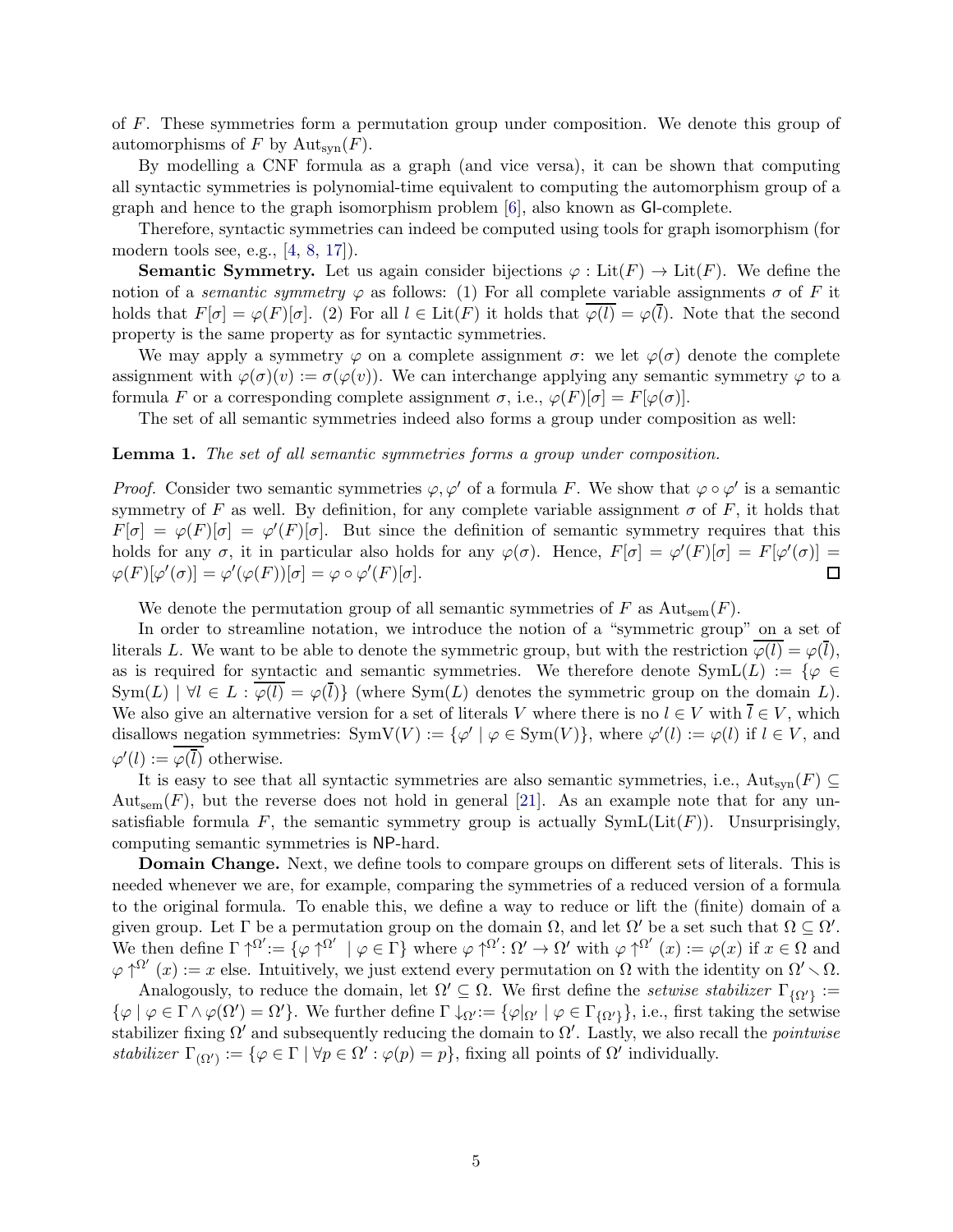# <span id="page-5-0"></span>3 Transformations and Symmetry

We now focus on the main objective of this paper: we analyze the relationship of CNF transformations and symmetry. In order to do this systematically, we first describe a prototype for all the transformations that we consider. A *transformation*  $\Pi$  defines for a formula F a set of formulas  $\Pi(F) = \{F_1, \ldots, F_m\}$ , where for each formula  $F_i$  it holds that  $\text{Var}(F_i) \subseteq \text{Var}(F)$   $(i \in \{1, \ldots, m\})$ . We denote  $F \stackrel{\Pi}{\rightarrow} F'$  whenever  $F' \in \Pi(F)$ , i.e., we apply  $\Pi$  to F. Naturally, a transformation can be non-deterministic: at any given point, potentially, we could transform  $F$  into any of the formulas of  $\Pi(F)$ . We write  $F \stackrel{\Pi^*}{\to} F^*$  whenever  $\Pi$  is applied exhaustively, i.e., until  $\Pi(F^*) = \emptyset$ . We always assume that both the set  $\Pi(F)$  as well as the sequence of rule applications is finite.

Next, we define the properties of interest. Firstly, we define when transformations are *symmetry*preserving. This property formalizes the notion that all symmetries of the original formula that operate on remaining literals are also syntactic symmetries of the reduced formulas.

**Definition 2** (Symmetry-preserving.). Let  $\Pi$  denote a transformation. We call  $\Pi$  symmetrypreserving, if  $\text{Aut}_{syn}(F)_{\{\text{Lit}(F')\}} = \text{Aut}_{syn}(F)$  and  $\text{Aut}_{syn}(F) \downarrow_{\text{Lit}(F')} \leq \text{Aut}_{syn}(F')$  hold for all CNF  $formulas F, F' with F \overset{\Pi}{\rightarrow} F'.$ 

The symmetry-preserving property indeed comprehensively guarantees preservation of syntactic symmetry on variables of  $F'$ . When we apply the simplification, we only need to compute symmetries of F'. Despite the name, on the removed variables  $Var(F) \setminus Var(F')$ , naturally, F' does not contain the symmetries of F: it can be the case that  $|\text{Aut}_{syn}(F) \downarrow_{\text{Lit}(F')}| < |\text{Aut}_{syn}(F)|$ . We refer to these symmetries of  $F$  as *reducible symmetries*.

Reducible symmetries *solely* permute literals removed by the transformation. All symmetries that operate on remaining literals present in  $F$  – even the ones that simultaneously permute remaining literals and removed literals – are guaranteed to be preserved in  $F'$ . In fact, there even are no symmetries permuting remaining literals with removed literals to begin with (since  $\mathrm{Aut}_{\text{syn}}(F)_{\{Lit(F')\}} = \mathrm{Aut}_{\text{syn}}(F)$ .

We want to mention that whether applying the transformation is "desirable" in the first place is clearly not captured by the symmetry-preserving property. For example, applying blocked clause elimination (which is symmetry-preserving, see Section [3.2\)](#page-8-0) can indeed make formulas more difficult to solve [16]. This in turn obscures the question whether blocked clause elimination should be applied before handling symmetry, since it is not clear whether it should be applied at all. This discussion is however unrelated to our goal: in any case, the property guarantees that if we apply the transformation, we only need to compute symmetries on the remaining formula.

To the contrary,  $\text{Aut}_{syn}(F')$  can also contain additional symmetries, which do not appear in  $\mathrm{Aut}_{syn}(F) \downarrow_{\mathrm{Lit}(F')}$ . We refer to these symmetries as hidden symmetries.

Next, we define a weaker notion of the symmetry-preserving property:

Definition 3 (Weakly Symmetry-preserving.). Let Π denote a transformation. We call Π weakly symmetry-preserving, if  ${\rm Aut}_{sym}(F) \downarrow_{\rm Lit}(F') \leq {\rm Aut}_{sem}(F')$  holds for all CNF formulas  $F, F'$  with  $F \stackrel{\Pi}{\rightarrow} F'.$ 

Here, symmetries do not have to be preserved syntactically, only semantically. Also, the setwise stabilizer may remove symmetries beyond reducible symmetries.

Lastly, we also want to reconcile symmetries in the opposite direction of transformations, i.e., how symmetries of reduced formulas relate to symmetries of the original formula. We define the symmetry-lifting property, which formalizes the notion that symmetries of the reduced formula are symmetries of the original formula: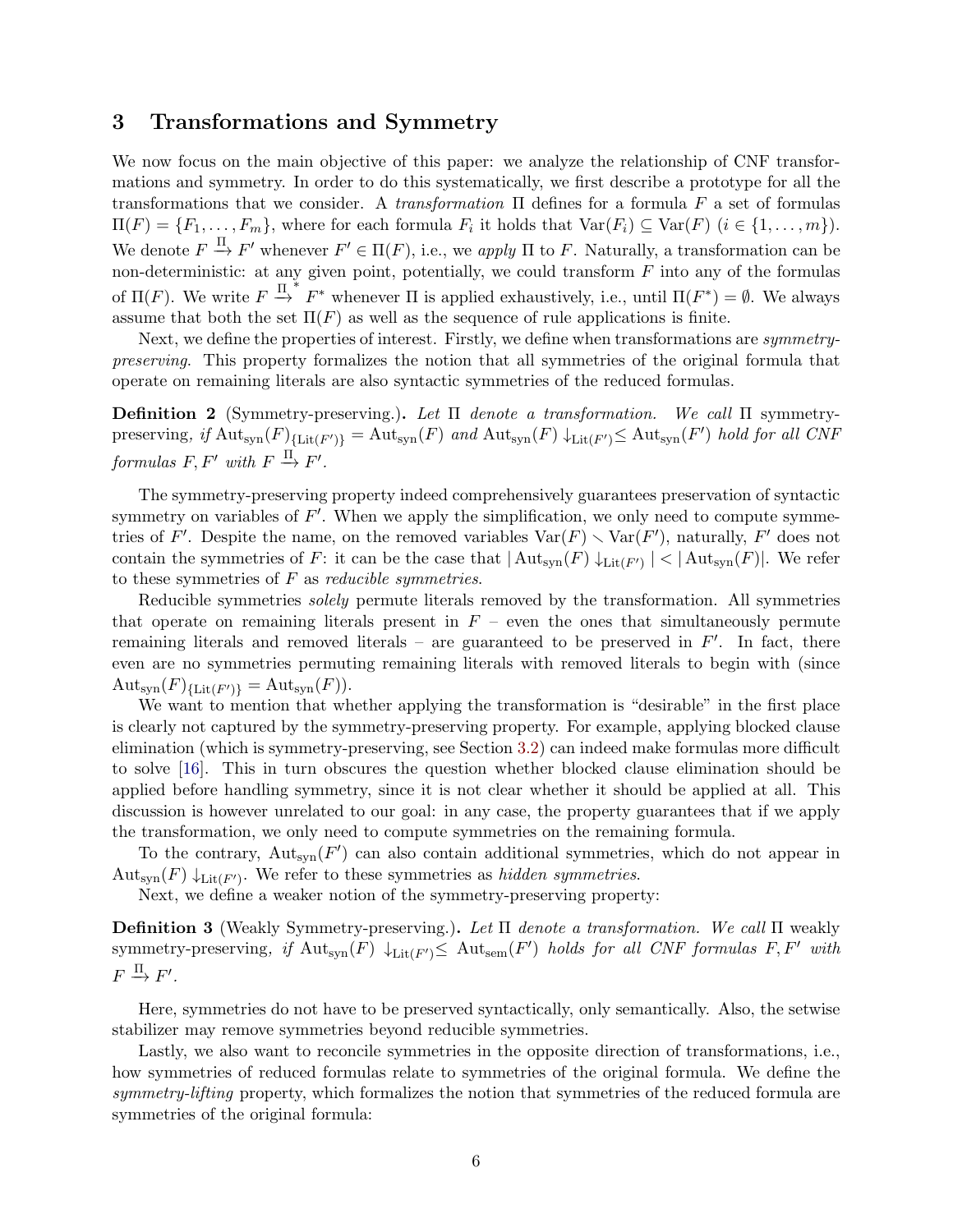**Definition 4** (Symmetry-lifting.). Let  $\Pi$  denote a transformation. We call  $\Pi$  symmetry-lifting, if  $\mathrm{Aut}_{\mathrm{sem}}(F') \uparrow^{\mathrm{Lit}(F)} \leq \mathrm{Aut}_{\mathrm{sem}}(F)$  holds for all CNF formulas  $F, F'$  with  $F \xrightarrow{\Pi} F'.$ 

If the transformed formula contains syntactic symmetries that the original one does not, we therefore indeed uncover semantic symmetries of the original formula. In particular, concerning the discussion above, this also makes the additional symmetries found independent of whether we actually want to apply the transformation or not: we can use symmetries in the original formula, without having to apply the transformation

We now show a technical lemma that will aid us in proving that transformations are symmetrypreserving. But in order to state the lemma, we first need to recall and adapt two well-known properties: isomorphism-invariance and confluence.

We say a transformation  $\Pi$  is *isomorphism-invariant*, whenever for all formulas F, for all finite sets V, for all  $\varphi \in \text{SymL}(\text{Lit}(F) \cup V \cup \{\overline{v} \mid v \in V\})$  and for all  $F' \in \Pi(F)$  it holds that  $\varphi(F') \in$  $\Pi(\varphi(F))$ . It follows that if  $\Pi$  is isomorphism-invariant and  $\varphi \in Aut_{syn}(F)$ , then  $F' \in \Pi(F)$  implies  $\varphi(F') \in \Pi(F)$ . Intuitively, the property states that transformations are invariant under renaming of variables. The set  $V$  represents variable names not present in  $F$ .

Furthermore, a transformation  $\Pi$  is *confluent* whenever the following holds for any  $F$ : let  $F_1^*$ 1 and  $F_2^*$  denote formulas where  $\Pi$  was applied exhaustively to F, i.e.,  $F \stackrel{\Pi}{\rightarrow}^* F_1^*$  and  $F \stackrel{\Pi}{\rightarrow}^* F_2^*$ . It then must follow that  $F_1^* = F_2^*$ . Using these two properties, we can prove our lemma:

<span id="page-6-1"></span>**Lemma 5.** Let  $\Pi$  be a transformation. If  $\Pi$  is confluent and isomorphism-invariant, it follows that the transformation that applies  $\Pi$  exhaustively is symmetry-preserving.

*Proof.* Let  $F^*$  denote the formula where  $\Pi$  was applied exhaustively to  $F$ , i.e.,  $F \stackrel{\Pi^*}{\to} F^*$ . Since  $\Pi$  is confluent,  $F^*$  is indeed unique. We need to show that the transformation  $\Pi'$  that defines  $F \stackrel{\Pi'}{\longrightarrow} F^*$ is symmetry-preserving, i.e., that both  $\mathrm{Aut}_{syn}(F) \downarrow_{\mathrm{Lit}(F^*)} \leq \mathrm{Aut}_{syn}(F^*)$  and  $\mathrm{Aut}_{syn}(F)_{\{\mathrm{Lit}(F^*)\}} =$  $Aut_{syn}(F)$  hold.

Let  $F \stackrel{\Pi}{\to} F'$  and  $\varphi \in \text{Aut}_{syn}(F)$ . Since  $\varphi$  is a symmetry of F, it holds that  $\varphi(F) = F$ . Let  $F \stackrel{\Pi}{\to} F_1 \stackrel{\Pi}{\to} \dots F^*$  denote a derivation of  $F^*$ . It follows due to isomorphism-invariance that we may also derive  $F = \varphi(F) \stackrel{\Pi}{\to} \varphi(F_1) \stackrel{\Pi}{\to} \ldots \varphi(F^*)$ . Due to confluence, we know that  $F^* = \varphi(F^*)$ . But this proves precisely that  $\varphi|_{\text{Lit}(F^*)}$  is a syntactic symmetry of  $F^*$ , i.e.,  $\varphi|_{\text{Lit}(F^*)} \in \text{Aut}_{\text{syn}}(F)_{\{\text{Lit}(F^*)\}}$ . Since this is true for all  $\varphi \in Aut_{syn}(F)$ , it also follows that  $Aut_{syn}(F) = Aut_{syn}(F)_{\{Lit(F^*)\}}$ , proving the claim. □

## 3.1 Equivalence-Preserving Transformations

Let us first consider transformations that do not manipulate the set of solutions, i.e., with the property that for all  $F \stackrel{\Pi}{\to} F'$  and complete assignments  $\sigma$  of F,  $F[\sigma] = F'[\sigma]$  holds. We call such transformations equivalence-preserving. We show the following useful property.

<span id="page-6-0"></span>**Lemma 6.** Let  $\Pi$  denote an equivalence-preserving transformation. Let  $F, F'$  be CNF formulas with  $F \xrightarrow{\Pi} F'$ . Then, it holds both that  $\text{Aut}_{sem}(F) \downarrow_{\text{Lit}(F')} \subseteq \text{Aut}_{sem}(F')$  and  $\text{Aut}_{sem}(F') \uparrow^{\text{Lit}(F)} \subseteq$  $\mathrm{Aut}_{\mathrm{sem}}(F)$ .

*Proof.* Let  $F \stackrel{\Pi}{\rightarrow} F'$ . The equivalence-preserving property of  $\Pi$  guarantees that for all assignments  $\sigma$ of F, it holds that  $F'[\sigma] = F[\sigma]$ . Consider any semantic symmetry  $\varphi$  of  $F'$  extended by the identity, i.e.,  $\varphi \in \text{Aut}_{sem}(F') \uparrow^{\text{Lit}(F)}$ . It follows that both  $F'[\sigma] = F[\sigma]$  as well as  $F'[\varphi(\sigma)] = F[\varphi(\sigma)]$  for all complete assignments  $\sigma$  of F. We can conclude  $F'[\varphi(\sigma)] = F'[\sigma] = F[\varphi(\sigma)]$ , meaning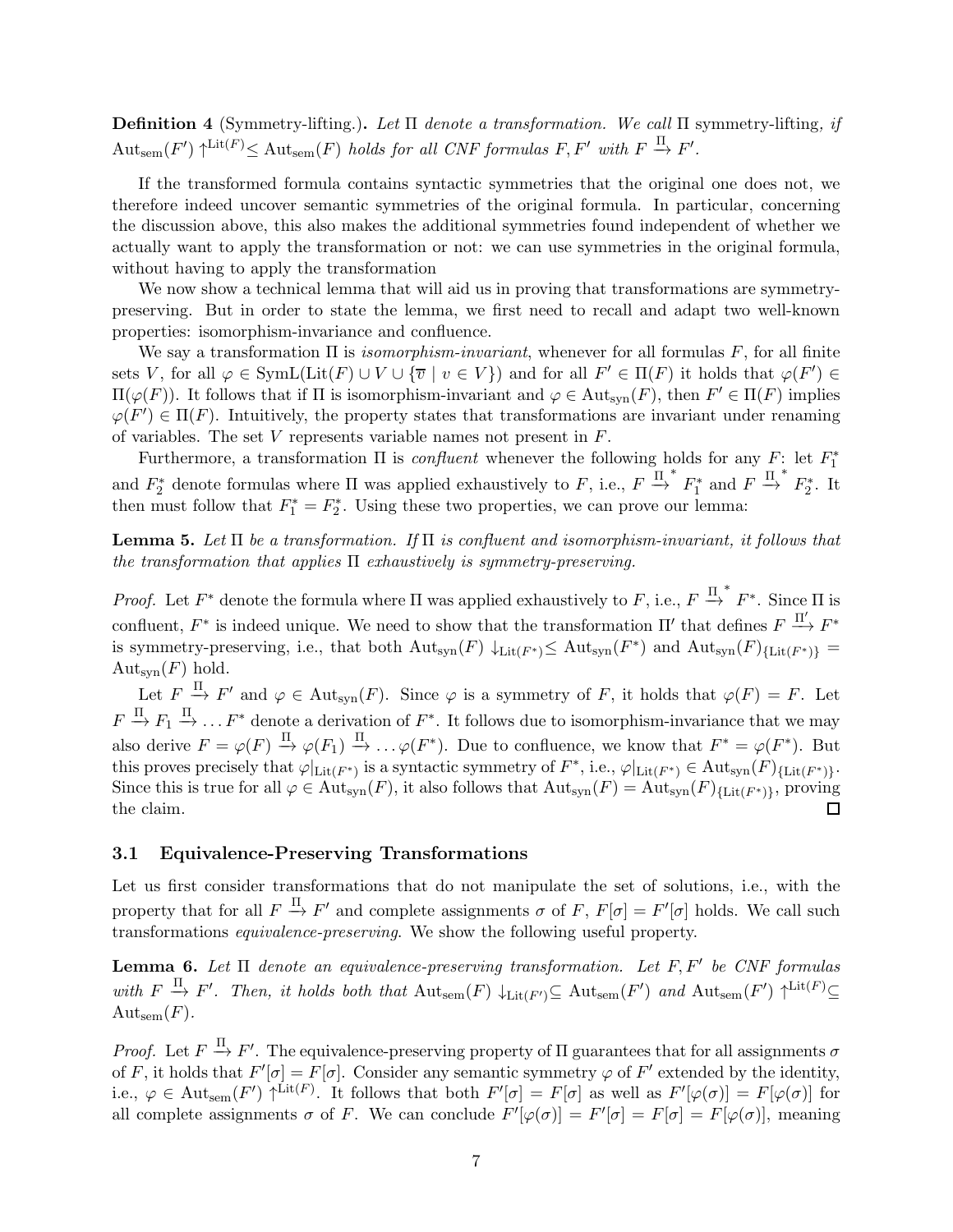$\varphi \in \text{Aut}_{sem}(F)$ . On the other hand, using the same argument, it also follows that any semantic symmetry  $\varphi \in \text{Aut}_{sem}(F) \downarrow_{\text{Lit}(F')}$  is a semantic symmetry of  $F'$ .  $\Box$ 

Considering our terminology, this proves that equivalence-preserving transformations are always symmetry-lifting and weakly symmetry-preserving.

Subsumption. Let us now consider the *subsumption* rule as our first concrete instance of a transformation rule. We formally define the subsumption rule:

$$
\frac{C \in F \quad D \in F \quad C \subset D}{F \smallsetminus \{D\}}.
$$

It is easy to see that subsumption is equivalence-preserving, thus, Lemma [6](#page-6-0) applies. The question remains whether subsumption is symmetry-preserving. While it is not difficult to show that subsumption is not symmetry-preserving in general, it is so when applied exhaustively and can be concluded using Lemma [5:](#page-6-1)

### Lemma 7. Exhaustive subsumption is symmetry-preserving.

Proof. We prove the claim by applying Lemma [5.](#page-6-1) First of all, note that subsumption is indeed confluent [13]. It thus suffices to show that subsumption is isomorphism-invariant, which follows readily: whenever a clause C is subsumed by  $D \in F$ , then indeed,  $\varphi(C)$  is subsumed by  $\varphi(D) \in$  $\varphi(F)$  for all  $\varphi \in \text{SymL}(\text{Lit}(F)).$  $\Box$ 

Throughout the paper, we often show that applying a rule exhaustively is symmetry-preserving. We want to remark however that this is usually not a requirement and there are indeed also other ways to apply rules in a symmetry-preserving manner (e.g., in a round-based manner).

Self-Subsumption. Next, we analyze self-subsumption [12]. We define self-subsumption based on self-subsuming resolution [12]:

$$
\frac{C_1 \cup \{x\} \quad C_2 \cup \{\overline{x}\} \quad C_1 \subset C_2}{C_2}
$$

Whenever we can apply self-subsuming resolution to a formula  $F$ , we can transform  $F$  by removing  $C_2 \cup \{\overline{x}\}\$  and adding  $C_2$  (essentially removing the literal  $\overline{x}$  from  $C_2$ ). Since this simply constitutes one application of resolution and subsumption, self-subsumption is naturally equivalence-preserving. Thus, Lemma [6](#page-6-0) is applicable.

Self-subsumption (also exhaustively, or in conjunction with subsumption) is neither confluent nor symmetry-preserving. Consider the formula

$$
(a_1 \vee b_1 \vee \overline{x_1} \vee \overline{y_1}) \wedge (a_1 \vee x_1) \wedge (b_1 \vee \overline{x_1} \vee y_1) \wedge (a_2 \vee b_2 \vee \overline{x_2} \vee \overline{y_2}) \wedge (a_2 \vee x_2) \wedge (b_2 \vee \overline{x_2} \vee y_2).
$$

Clearly,  $a_1$  and  $a_2$  are symmetrical. Now, one way to exhaustively apply self-subsumption is

$$
(a_1 \vee b_1 \vee \overline{y_1}) \wedge (a_1 \vee x_1) \wedge (b_1 \vee \overline{x_1} \vee y_1) \wedge (a_2 \vee b_2 \vee \overline{x_2}) \wedge (a_2 \vee x_2) \wedge (b_2 \vee \overline{x_2} \vee y_2).
$$

In this reduced formula however,  $a_1$  and  $a_2$  are not symmetrical anymore.

Simultaneous Self-Subsumption. We present a way to make self-subsumption symmetrypreserving.

We change two aspects of self-subsumption. Firstly, we only apply self-subsumption whenever there is only one unique literal that can be removed from a clause. Secondly, we apply all applicable self-subsumptions simultaneously, in a round-based scheme.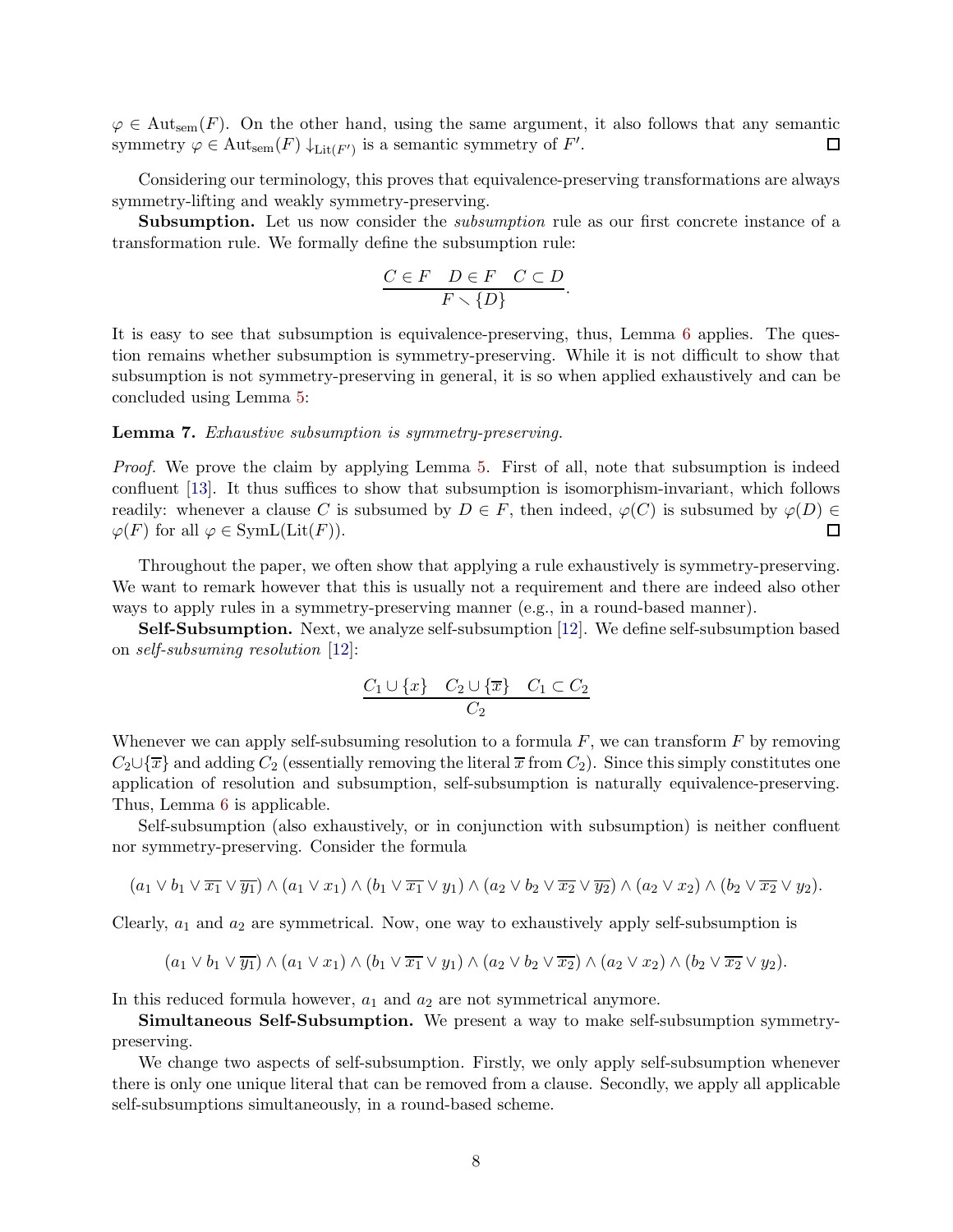Let  $f_F(C_1, C_2, x)$  denote whenever self-subsuming resolution with respect to literal x is applicable to  $C_1, C_2$  in F (i.e., removing the literal x from  $C_2$ ). We restrict self-subsuming resolution to unique self-subsuming resolution:

$$
\frac{f_F(C_1, C_2, x) \quad \forall x' \in \text{Lit}(F), \forall C'_1 \in F : f_F(C'_1, C_2, x') \implies x = x'}{C_2 \setminus \{x\}}
$$

If unique self-subsuming resolution is applicable, then there is only one unique literal that can be removed from  $C_2$  in  $F$  using self-subsumption. Hence, we can define a deterministic function  $r_F(C) := C'$ , that applies unique self-subsuming resolution for C in F, if it is applicable, and defines  $C' = C$  otherwise. Based on r, we now apply the rule simultaneously for all clauses in F: we define  $R(F) := \{r_F(C) | C \in F\}$ . This prevents rules initially applicable from deactivating one another. By definition,  $R$  is now a deterministic (and thus confluent) transformation.

We record that  $R$  is still equivalence-preserving: in every application of  $R$ , we first perform all the resolution steps for the individual self-subsuming resolutions, followed by the subsumption steps. We show that simultaneous self-subsumption is symmetry-preserving:

### Lemma 8. Simultaneous self-subsumption is symmetry-preserving.

*Proof.* Let  $\varphi \in \text{Aut}_{syn}(F)$  and  $F \stackrel{R}{\to} F'$  (slightly abusing notation). We prove  $\text{Aut}_{syn}(F) \downarrow_{\text{Lit}(F')} \subseteq$ Aut<sub>syn</sub>( $F'$ ) holds. Let C denote a clause where a literal x can be removed through unique selfsubsuming resolution. It immediately follows from syntactic symmetry, that the same holds true for  $\varphi(C)$  and  $\varphi(x)$ .

It remains to be shown that  ${\rm Aut}_{\rm syn}(F)={\rm Aut}_{\rm syn}(F)_{\{\rm Lit}(F')\}}$ . Again, note that if a literal x is removed exhaustively from F in F', then by symmetry, the same holds true for  $\varphi(x)$ .  $\Box$ 

Learning clauses. Next, we briefly consider learning clauses in a CDCL solver. The transformation adds clauses to  $F$  that can be derived from  $F$  using resolution. It is easy to see this transformation is indeed equivalence-preserving, and thus Lemma [6](#page-6-0) applies.

However, learning clauses is not symmetry-preserving. Consider  $(x \lor a) \land (\overline{x} \lor a) \land (x \lor b) \land (\overline{x} \lor b)$ . In the formula, a and b are syntactically symmetrical. But if we derive and add, e.g., the clause (a), a and b are not symmetrical anymore.

We could ensure a symmetry-preserving transformation by, e.g., always either adding all symmetrical learned clauses, or only adding clauses on asymmetrical variables (analogous to the technique that we will apply to variable elimination later on in Section [3.2\)](#page-8-0). Also, although impractical, adding learned clauses exhaustively is symmetry-preserving as well.

### <span id="page-8-0"></span>3.2 Equisatisfiability-Preserving Transformations

We now turn our attention to rules that may alter the set of solutions, i.e., transformations that are only equisatisfiability-preserving. Since the reduced formulas change the set of satisfying and conflicting assignments, we need to adjust our expectations for the resulting symmetries. Indeed, Lemma [6](#page-6-0) becomes incompatible. This means a transformation might now indeed not be symmetrylifting, and not weakly symmetry-preserving.

Unit. We analyze the unit literal rule. The unit literal rule requires that there is a unit clause  ${l} \in F$  and consequently reduces the formula to  $F[l \mapsto \top]$ .

Since unit can lead to conflicts, we add a *conflict rule*, such that if  $\{\}\in F$ , we can reduce F to  $F' = \{\{\}\}\.$  In case of a conflict, we thus reduce the formula to a unique conflicting formula. We record that with the conflict rule, the rules are confluent [13]. Indeed, we can now prove the rules to be both symmetry-preserving and symmetry-lifting.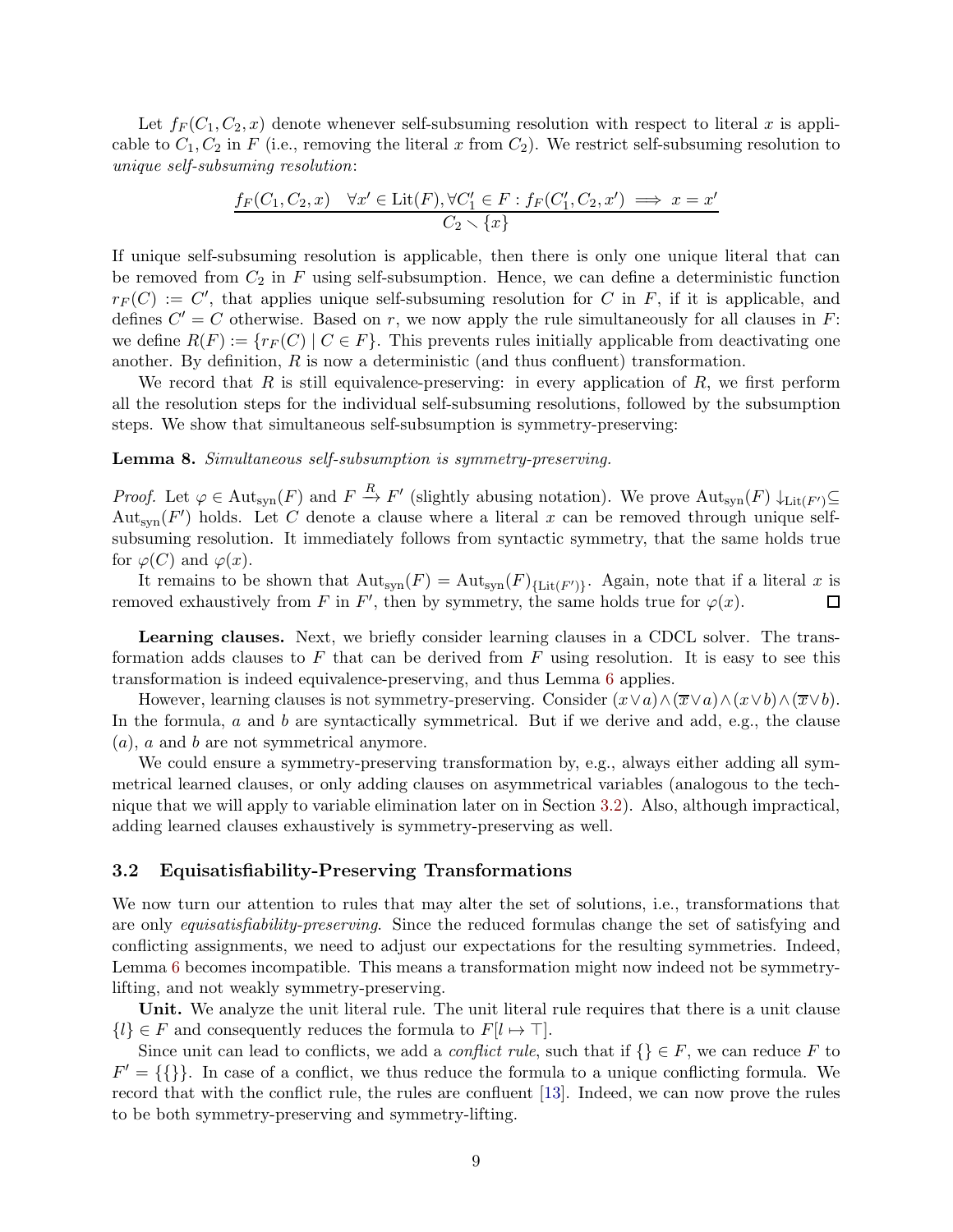#### Lemma 9. Exhaustive unit and conflict is symmetry-preserving and symmetry-lifting.

Proof. (Symmetry-preserving.) Since unit and conflict are confluent, it suffices to show that unit and conflict are isomorphism-invariant to apply Lemma [5:](#page-6-1) whenever a literal  $l$  is unit in  $F$  and we reduce F to  $F[l \mapsto \top]$ , then indeed,  $\varphi(l)$  is unit in  $\varphi(F)$  and we may reduce it to  $\varphi(F)[\varphi(l) \mapsto \top] =$  $\varphi(F[l \mapsto \top])$  for all  $\varphi \in \text{SymL}(\text{Lit}(F)).$ 

 $(Symmetry-lifting.)$  Let  $F \stackrel{\Pi}{\rightarrow} F'$  (where  $\Pi$  denotes unit and conflict). We prove  $Aut_{sem}(F') \subseteq$ Aut<sub>sem</sub> $(F)$ . Let  $\varphi \in Aut_{sem}(F')$  and  $\sigma$  be a complete assignment of F. Furthermore, let unit' $(F)$ denote the unit literals assigned in F'. If  $\sigma$  does not assign all literals in unit'(F) positively,  $F[\sigma]$ is unsatisfiable and the permutations of  $\varphi$  clearly have no effect on this. Hence, we may assume that all unit literals are assigned correctly in  $\sigma$ . Since this reduces the formula to  $F'$ , symmetries of  $F'$  now apply.  $\Box$ 

**Pure.** The pure literal rule requires that there is a literal  $l \in \text{Lit}(F)$  such that for every clause  $C \in F$  it holds that  $\overline{l} \notin C$ . We may then assign  $F[l \mapsto \top]$ . Formally, we define

$$
\frac{l \in \text{Lit}(F) \quad \forall C \in F : \overline{l} \notin C}{F[l \mapsto \top]}.
$$

We again consider the transformation that applies pure exhaustively:

Lemma 10. Exhaustive pure is symmetry-preserving.

*Proof.* We apply Lemma [5](#page-6-1) to show the claim. Note that pure is confluent [13]. It thus suffices to show that pure is isomorphism-invariant, which follows readily: whenever a literal  $l$  is pure in F and we reduce F to  $F[l \mapsto \top]$ , then indeed,  $\varphi(l)$  pure in  $\varphi(F)$  and we may reduce it to  $\varphi(F)[\varphi(l) \mapsto \top] = \varphi(F[l \mapsto \top])$  for all  $\varphi \in \text{SymL}(\text{Lit}(F)).$ □

The question remains whether pure is symmetry-lifting. The technique used to prove unit to be symmetry-lifting strongly depended on the fact that wrongly assigning a literal immediately leads to a conflict. For pure literals, this is simply not true: "wrongly" assigning a pure literal is of course not helpful towards proving a formula satisfiable, however, a formula might still be satisfiable. Moreover, say we have two pure literals  $l_1$  and  $l_2$ . It might even be the case that assigning  $\overline{l_1}$  makes the formula unsatisfiable, while assigning  $\overline{l_2}$  still leaves the formula satisfiable. This means pure literals can indeed be distinct on a semantic level. Indeed, pure is not symmetry-lifting:

<span id="page-9-0"></span>Corollary 11. Exhaustive pure is not symmetry-lifting.

*Proof.* Consider  $F = (x \vee z) \wedge (\overline{y} \vee z) \wedge (\overline{y} \vee \overline{z}) \wedge (y \vee b) \wedge (y \vee a) \wedge (y \vee b) \wedge (\overline{y} \vee \overline{a} \vee \overline{b}).$  If we assign  $F[x \mapsto \top] = (\overline{y} \vee z) \wedge (\overline{y} \vee \overline{z}) \wedge (y \vee a) \wedge (y \vee b) \wedge (\overline{y} \vee \overline{a} \vee \overline{b})$  (x is pure), we get the syntactic symmetry  $\varphi = (z\overline{z})$ . However, if we want  $\varphi$  to be a semantic symmetry of F, the symmetry must also be valid in the case where we assign  $x$  differently, i.e., where we have  $F' := F[x \mapsto \bot] = (z) \wedge (y \vee a) \wedge (\overline{y} \vee z) \wedge (\overline{y} \vee \overline{z}) \wedge (y \vee a) \wedge (y \vee b) \wedge (\overline{y} \vee \overline{a} \vee \overline{b}).$  Clearly  $F'$  is still satisfiable, but  $\varphi$  is no semantic symmetry:  $F'[z \mapsto \top]$  is satisfiable but  $F'[z \mapsto \bot]$  is unsatisfiable.  $\Box$ 

Blocked Clause Elimination (BCE). Let us now consider blocked clause elimination [14]. A literal  $l \in C$  blocks C, if for every clause  $C' \in F$  with  $\overline{l} \in C'$  it holds that  $C \circ_l C'$  is a tautology. A clause is called blocked whenever there is a literal that blocks it. Blocked clause elimination exhaustively removes blocked literals from a formula. Since blocked clause elimination is confluent [14], we can again consider the deterministic transformation that exhaustively applies blocked clause elimination.

We show that blocked clause elimination is not symmetry-lifting.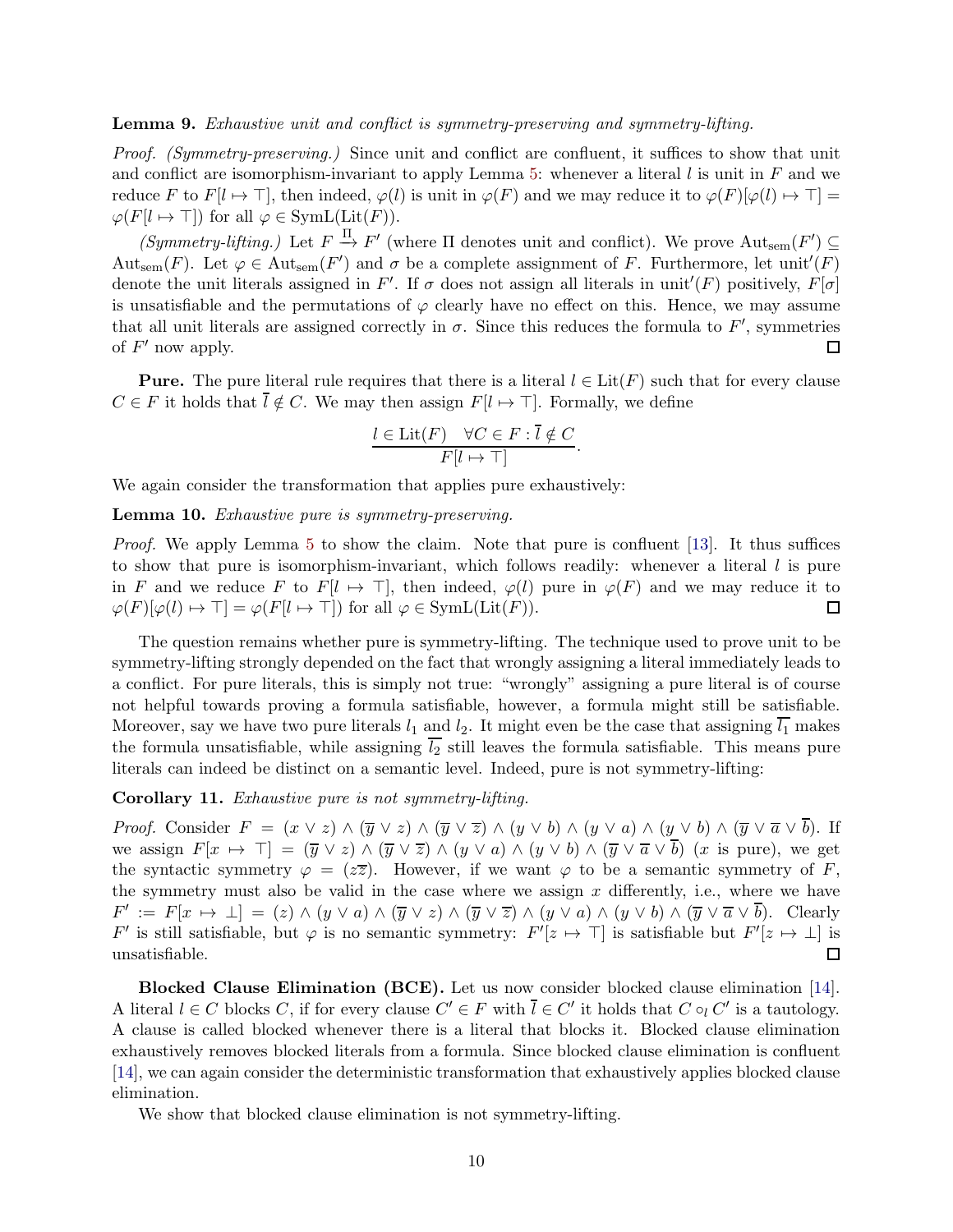#### Corollary 12. Exhaustive blocked clause elimination is not symmetry-lifting.

*Proof.* We show the result in a similar fashion to Corollary [11.](#page-9-0) Consider  $F = (x \lor z) \land (\overline{y} \lor z) \land (\overline{y} \lor \overline{z}) \land (\overline{y} \lor \overline{z})$  $(y\vee a)\wedge(y\vee b)\wedge(\overline{a}\vee\overline{b}\vee\overline{c})\wedge(c\vee\overline{y})$ . Again, we assign  $F[x \mapsto \top] = (\overline{y}\vee z)\wedge(\overline{y}\vee\overline{z})\wedge(y\vee a)\wedge(y\vee b)\wedge(\overline{a}\vee\overline{b}\vee\overline{c})\wedge(y\vee\overline{b})$  $(c\vee \overline{\eta})$  (x is pure), yielding the syntactic symmetry  $\varphi = (z\overline{z})$ . Also, note that BCE can not be applied further to  $F[x \mapsto \top]$ . We consider  $F[x \mapsto \bot] = (z) \wedge (\overline{y} \vee z) \wedge (\overline{y} \vee \overline{z}) \wedge (y \vee a) \wedge (y \vee b) \wedge (\overline{a} \vee \overline{b} \vee \overline{c}) \wedge (c \vee \overline{y}),$ where  $\varphi$  is no semantic symmetry:  $F'[z \mapsto \top]$  is satisfiable but  $F'[z \mapsto \bot]$  is unsatisfiable. □

However, it is indeed symmetry-preserving:

Lemma 13. Exhaustive blocked clause elimination is symmetry-preserving.

Proof. We again apply Lemma [5](#page-6-1) to show the claim. Note that BCE is confluent [14]. It thus suffices to show that BCE is isomorphism-invariant, which follows readily: whenever a literal  $l \in C$ blocks C in F, then  $\varphi(l) \in \varphi(C)$  blocks  $\varphi(C)$  in  $\varphi(F)$  for all  $\varphi \in \text{SymL}(\text{Lit}(F)).$ 口

Bounded Variable Elimination (BVE). Next, we consider variable elimination [10], which is a crucial component of SAT preprocessors [12]. Let  $C_x(F)$  and  $C_{\overline{x}}(F)$  denote the clauses containing x (or  $\overline{x}$ ) of F. Variable elimination of a variable x removes all clauses containing x, while adding  $R_x(F) := \{C_1 \circ_x C_2 \mid C_1 \in C_x(F), C_2 \in C_{\overline{x}}(F)\}\.$  Overall, elimination of x produces  $F' = F \cup$  $R_x(F) \setminus (C_x(F) \cup C_{\overline{x}}(F))$ . Usually, variable elimination is only applied in a bounded form (BVE). This means that the rule is only applied whenever  $F'$  is "smaller" than  $F$ . Different metrics for "smaller" are used. One example is the number of clauses, i.e., simply checking whether  $|F'| < |F|$  $(see [12]).$ 

Let us first consider whether (exhaustive) BVE is symmetry-preserving. Using the following example, we can show that this is not the case:

$$
(x \lor a_1) \land (x \lor b_1) \land (\overline{x} \lor c_1) \land (\overline{x} \lor d_1) \land (y \lor a_2) \land (y \lor b_2) \land (\overline{y} \lor c_2) \land (\overline{y} \lor d_2) \land (x \lor d_1) \land (y \lor d_2) \land (y \lor d_2) \land (y \lor d_2) \land (y \lor d_2) \land (y \lor d_2) \land (y \lor d_2) \land (y \lor d_2) \land (y \lor d_2) \land (y \lor d_2) \land (y \lor d_2) \land (y \lor d_2) \land (y \lor d_2) \land (y \lor d_2) \land (y \lor d_2) \land (y \lor d_2) \land (y \lor d_2) \land (y \lor d_2) \land (y \lor d_2) \land (y \lor d_2) \land (y \lor d_2) \land (y \lor d_2) \land (y \lor d_2) \land (y \lor d_2) \land (y \lor d_2) \land (y \lor d_2) \land (y \lor d_2) \land (y \lor d_2) \land (y \lor d_2) \land (y \lor d_2) \land (y \lor d_2) \land (y \lor d_2) \land (y \lor d_2) \land (y \lor d_2) \land (y \lor d_2) \land (y \lor d_2) \land (y \lor d_2) \land (y \lor d_2) \land (y \lor d_2) \land (y \lor d_2) \land (y \lor d_2) \land (y \lor d_2) \land (y \lor d_2) \land (y \lor d_2) \land (y \lor d_2) \land (y \lor d_2) \land (y \lor d_2) \land (y \lor d_2) \land (y \lor d_2) \land (y \lor d_2) \land (y \lor d_2) \land (y \lor d_2) \land (y \lor d_2) \land (y \lor d_2) \land (y \lor d_2) \land (y \lor d_2) \land (y \lor d_2) \land (y \lor d_2) \land (y \lor d_2) \land (y \lor d_2) \land (y \lor d_2) \land (y \lor d_2) \land (y \lor d_2) \land (y \lor d_2) \land (y \lor d_2) \land (y \lor d_2) \land (y \lor d_
$$

Note that initially, x and y are symmetrical. We now eliminate x. For exhaustive BVE to be symmetry-preserving, in any exhaustive application of the rule  $y$  must in turn also be removed.

(y ∨ a2) ∧ (y ∨ b2) ∧ (y ∨ c2) ∧ (y ∨ d2)∧ (a<sup>1</sup> ∨ A) ∧ (a<sup>2</sup> ∨ A) ∧ (b<sup>1</sup> ∨ A) ∧ (b<sup>2</sup> ∨ A) ∧ (c<sup>1</sup> ∨ A) ∧ (c<sup>2</sup> ∨ A) ∧ (d<sup>1</sup> ∨ A) ∧ (d<sup>2</sup> ∨ A) ∧ (A)∧ (y ∨ A) ∧ (y ∨ A)∧ (a<sup>1</sup> ∨ z1) ∧ (b<sup>1</sup> ∨ z1) ∧ (c<sup>1</sup> ∨ z1) ∧ (d<sup>1</sup> ∨ z1) ∧ (a<sup>2</sup> ∨ z2) ∧ (b<sup>2</sup> ∨ z2) ∧ (c<sup>2</sup> ∨ z2) ∧ (d<sup>2</sup> ∨ z2)∧ (a<sup>1</sup> ∨ b<sup>1</sup> ∨ c1) ∧ (b<sup>1</sup> ∨ c<sup>1</sup> ∨ d1) ∧ (a<sup>1</sup> ∨ c<sup>1</sup> ∨ d1)∧ (a<sup>2</sup> ∨ b<sup>2</sup> ∨ c2) ∧ (b<sup>2</sup> ∨ c<sup>2</sup> ∨ d2) ∧ (a<sup>2</sup> ∨ c<sup>2</sup> ∨ d2)∧ (a<sup>1</sup> ∨ c1) ∧ (a<sup>1</sup> ∨ d1) ∧ (b<sup>1</sup> ∨ c1) ∧ (b<sup>1</sup> ∨ d1)

The resulting equation does indeed have fewer clauses than before. Note that the above already, unsurprisingly, implies that non-exhaustive BVE is not guaranteed to be symmetry-preserving.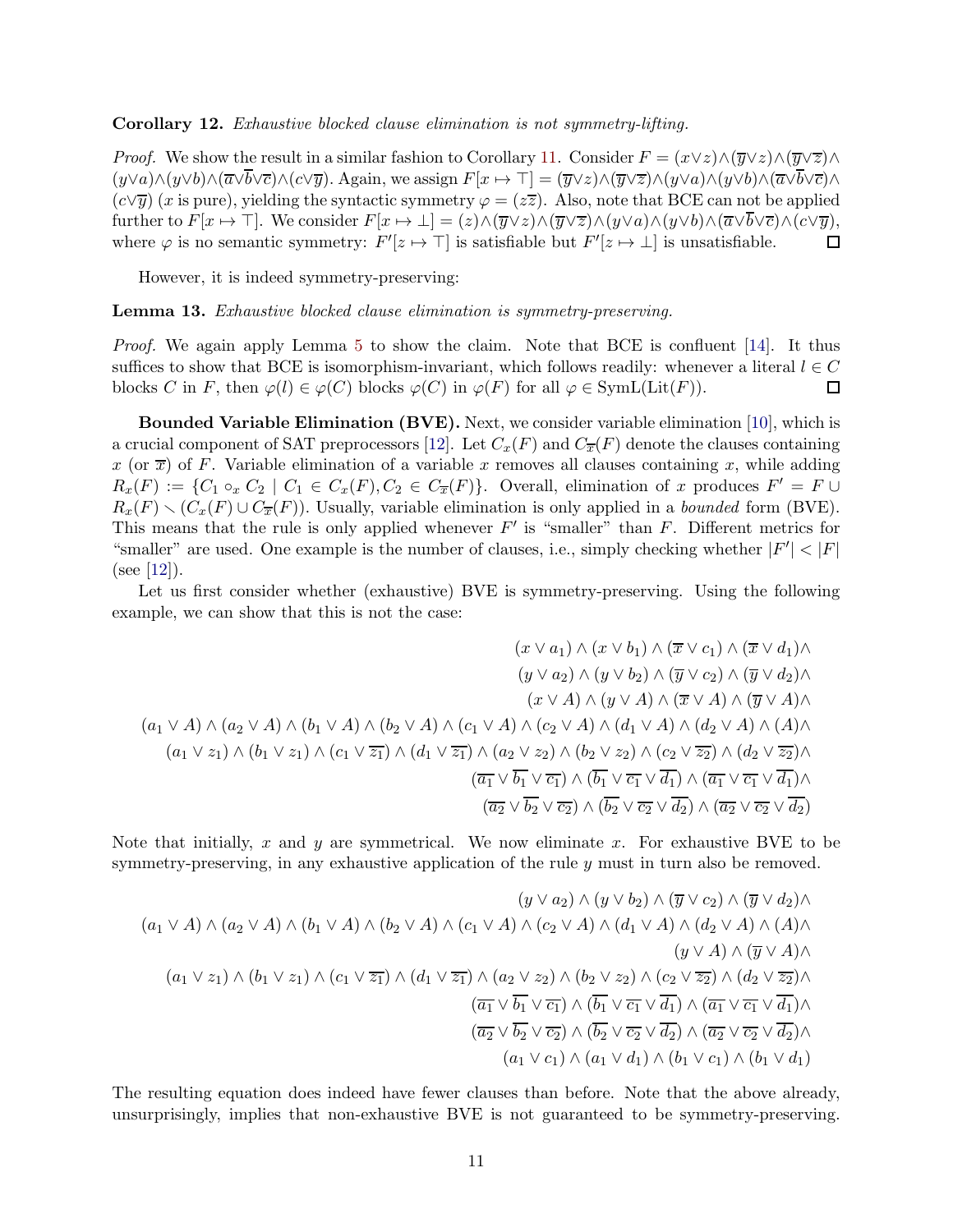Next, we choose to eliminate A. Since A is pure, this again reduces the number of clauses and leads to the following formula.

$$
(y \lor a_2) \land (y \lor b_2) \land (\overline{y} \lor c_2) \land (\overline{y} \lor d_2) \land (a_1 \lor z_1) \land (b_1 \lor z_1) \land (c_1 \lor \overline{z_1}) \land (d_1 \lor \overline{z_1}) \land (a_2 \lor z_2) \land (b_2 \lor z_2) \land (c_2 \lor \overline{z_2}) \land (d_2 \lor \overline{z_2}) \land (a_2 \lor \overline{z_2}) \land (a_1 \lor \overline{b_1} \lor \overline{c_1}) \land (\overline{b_1} \lor \overline{c_1} \lor \overline{d_1}) \land (\overline{a_1} \lor \overline{c_1} \lor \overline{d_1}) \land (a_1 \lor \overline{c_1} \lor \overline{d_2}) \land (a_1 \lor c_1) \land (a_1 \lor d_1) \land (b_1 \lor c_1) \land (b_1 \lor d_1)
$$

Finally, we reduce  $z_1$ , which produces no new clauses.

$$
(y \lor a_2) \land (y \lor b_2) \land (\overline{y} \lor c_2) \land (\overline{y} \lor d_2) \land
$$

$$
(a_2 \lor z_2) \land (b_2 \lor z_2) \land (c_2 \lor \overline{z_2}) \land (d_2 \lor \overline{z_2}) \land
$$

$$
(\overline{a_1} \lor \overline{b_1} \lor \overline{c_1}) \land (\overline{b_1} \lor \overline{c_1} \lor \overline{d_1}) \land (\overline{a_1} \lor \overline{c_1} \lor \overline{d_1}) \land
$$

$$
(\overline{a_2} \lor \overline{b_2} \lor \overline{c_2}) \land (\overline{b_2} \lor \overline{c_2} \lor \overline{d_2}) \land (\overline{a_2} \lor \overline{c_2} \lor \overline{d_2}) \land
$$

$$
(a_1 \lor c_1) \land (a_1 \lor d_1) \land (b_1 \lor c_1) \land (b_1 \lor d_1)
$$

Depending on whether tautologies can be discarded or not, variables in the cluster  $\{a_1, b_1, c_1, d_1\}$  can be reduced further. Note that this cluster of variables is independent from the rest of the variables. However, in any case, using this variable order, we are now not able to eliminate  $y$  (or any of the variables in  $\{a_2, b_2, c_2, d_2, z_2\}$ , which would be required to satisfy the symmetry-preserving property.

Using a similar example we can show that (exhaustive) BVE is also not symmetry-lifting:

$$
(y \lor a) \land (y \lor b) \land (\overline{y} \lor c) \land (\overline{y} \lor d) \land (a \lor z) \land (b \lor z) \land (c \lor \overline{z}) \land (d \lor \overline{z}) \land (\overline{a} \lor \overline{b} \lor \overline{c}) \land (\overline{b} \lor \overline{c} \lor \overline{d}) \land (\overline{a} \lor \overline{c} \lor \overline{d}) \land (A \lor a)
$$

Initially, a and b are not symmetrical due to the clause  $(A \vee a)$ . Eliminating A only removes the clause  $(A \vee a)$ . Now, a and b are symmetrical, in particular there is the symmetry that only interchanges a and b. However, considering the case where  $[A \mapsto \perp]$ , we can see that this is not a semantic symmetry of the original formula: a is a unit literal and hence assigning  $[a \mapsto \perp]$  makes the formula unsatisfiable, while assigning  $[b \mapsto \perp]$  still leaves the formula satisfiable.

However, we can still show the following.

<span id="page-11-0"></span>**Lemma 14.** Let  $F \xrightarrow{VE} F'$ . It holds that  $\text{Aut}_{syn}(F) \downarrow_{\text{Lit}(F')} \leq \text{Aut}_{syn}(F')$ .

*Proof.* Let F' denote the formula where the literals of L were eliminated from F. Let  $\varphi \in$ Aut<sub>syn</sub> $(F) \downarrow$ <sub>Lit</sub><sub> $(F')$ </sub>. We prove that  $\varphi \in$  Aut<sub>syn</sub> $(F')$ .

Consider a clause  $C \in F$  where  $C \cap L = \emptyset$ , i.e., that was not involved in variable elimination. It follows immediately that  $\varphi(C) \cap L = \emptyset$ . Hence,  $C \in F'$  and  $\varphi(C) \in F'$ .

Now consider  $C \in F$  with  $C \cap L = L' \neq \emptyset$ . It follows that  $\varphi(C) \in F$  with  $\varphi(C) \cap L =$  $\varphi(L')$ . We use the fact that if multiple variables  $v_1, \ldots, v_m$  are eliminated, the order in which they are eliminated does not change the set of clauses produced. Let  $\{C'_1, \ldots, C'_k\} \subseteq F'$  denote the clauses that were resolved using C when eliminating L'. We prove that  $\{\varphi(C'_1), \ldots, \varphi(C'_k)\}\$ are the corresponding clauses created from  $\varphi(C)$  when eliminating  $\varphi(L') \subseteq L$ . If  $k = 0$ , then by symmetry, the same follows for  $\varphi(C)$ .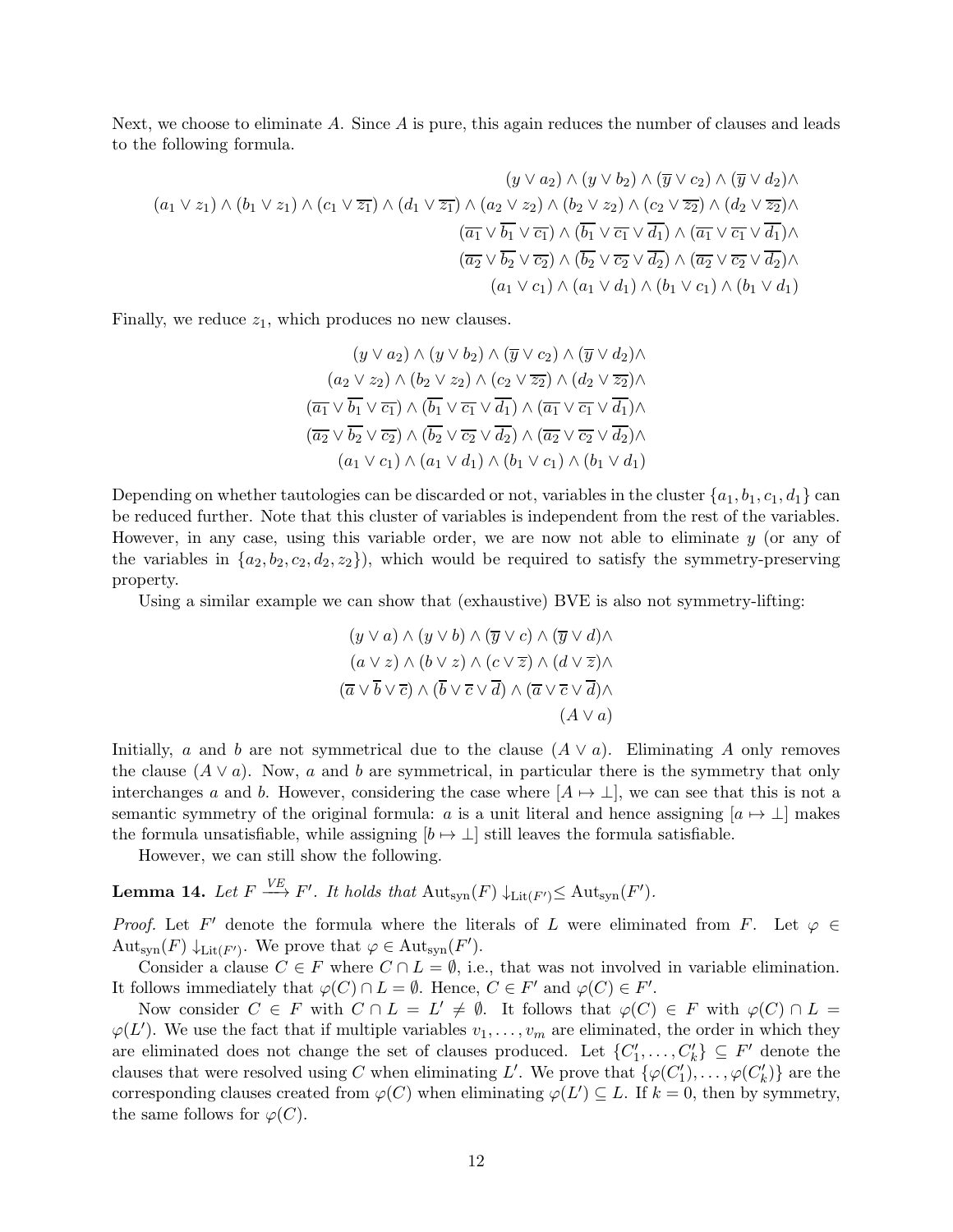We can see that in the first step, C is resolved with  $C_1, \ldots, C_{k_1}$  each containing  $v_1$  respectively. We can mimic this step on  $\varphi(C)$ , resolving with  $\varphi(C_1), \ldots, \varphi(C_{k_1})$  each containing  $\varphi(v_1)$  – which all exist by symmetry. In fact, we can mimic every step for  $v_1, \ldots, v_m$ , using  $\varphi(v_1), \ldots, \varphi(v_m)$ . While this does not match the order used by variable elimination, we do know that  $\{\varphi(v_1), \ldots, \varphi(v_m)\} \subseteq L$ , i.e., eventually we eliminate all involved variables.

The clauses involved in the resolution can then again introduce more literals involved in variable elimination, i.e.,  $(C'_1 \cup \ldots \cup C'_k) \cap L = L'' \neq \emptyset$  (but of course  $L'' \cap L' = \emptyset$ ). Due to the setwise stabilizer, this however also happens in a symmetrical fashion for clauses produced from C and  $\varphi(C)$ , i.e., the corresponding set for  $\varphi(C)$  is  $\varphi(L'')$ . Hence, we can repeat the argument recursively until no further literals of L are introduced, and the claim follows.  $\Box$ 

Symmetric Variable Elimination. Lemma [14](#page-11-0) opens up the opportunity for symmetric *variable elimination*. If we can somehow ensure  $\text{Aut}_{syn}(F)_{\{\text{Lit}(F')\}} = \text{Aut}_{syn}(F)$ , then the technique becomes symmetry-preserving. The idea is that we can do so using any over-approximation of the orbit partition of  $\text{Aut}_{\text{syn}}(F)$ .

Let  $\sigma$  denote the orbits of  $\text{Aut}_{syn}(F)$ , i.e., let  $l_1, l_2 \in \text{Lit}(F)$ , then  $\sigma(l_1) = \sigma(l_2)$  if and only if there exists a  $\varphi \in \text{Aut}_{syn}(F)$  with  $\varphi(l_1) = l_2$ . We can naturally lift this to variables, i.e., two variables  $v_1, v_2$  are in the same orbit if either  $\sigma(v_1) = \sigma(v_2)$  or  $\sigma(v_1) = \sigma(\overline{v_2})$ .

A step of symmetric variable elimination eliminates a set of variables V , i.e., it performs multiple steps of variable elimination. The crucial requirement is that for each  $v \in V$  it additionally holds that  $\sigma^{-1}(\sigma(v)) \subseteq V$ , i.e., the entire orbit of v must be contained in V. This means that symmetric variable elimination is only allowed to eliminate unions of orbits simultaneously. We can immediately conclude the following from Lemma [14:](#page-11-0)

### Corollary 15. Symmetric variable elimination is symmetry-preserving.

Following our practical arguments, we should obviously not truly use the orbit partition, since this would defeat the purpose of using preprocessing to speed-up symmetry detection. However, practical graph isomorphism solving is entirely based around fast over-approximations of the orbit partition. The main subroutine of practical graph isomorphism solvers is color refinement (or 1-dimensional Weisfeiler-Leman), which precisely delivers such a partition [\[17](#page-17-0)].

# 4 A Symmetry-preserving Preprocessor

We implement and test a proof-of-concept, symmetry-preserving preprocessor.

### <span id="page-12-0"></span>4.1 Implementation and Refined Graph Encoding

The main strategy is to apply the symmetry-preserving CNF simplifications discussed in the previous section. Firstly, the preprocessor performs exhaustive unit, pure, subsumption, simultaneous self-subsumption and blocked clause elimination. We implemented subsumption and simultaneous self-subsumption based on the techniques described for SatELite [12]. Then, we perform bounded variable elimination, again following the heuristics of SatELite. However, we only do this step for variables guaranteed to be asymmetrical. Since we only do this step for asymmetrical variables, it becomes trivial to simultaneously guarantee symmetric variable elimination and bounded variable elimination. We ensure variables to be asymmetrical by performing color refinement on the model graph of the reduced formula. We employ the color refinement implementation of DEJAVU  $[3]$ .

There is one more technique we use to improve the graph encoding. Before computing symmetries, we reduce the graph using the coloring computed by color refinement. We simply remove all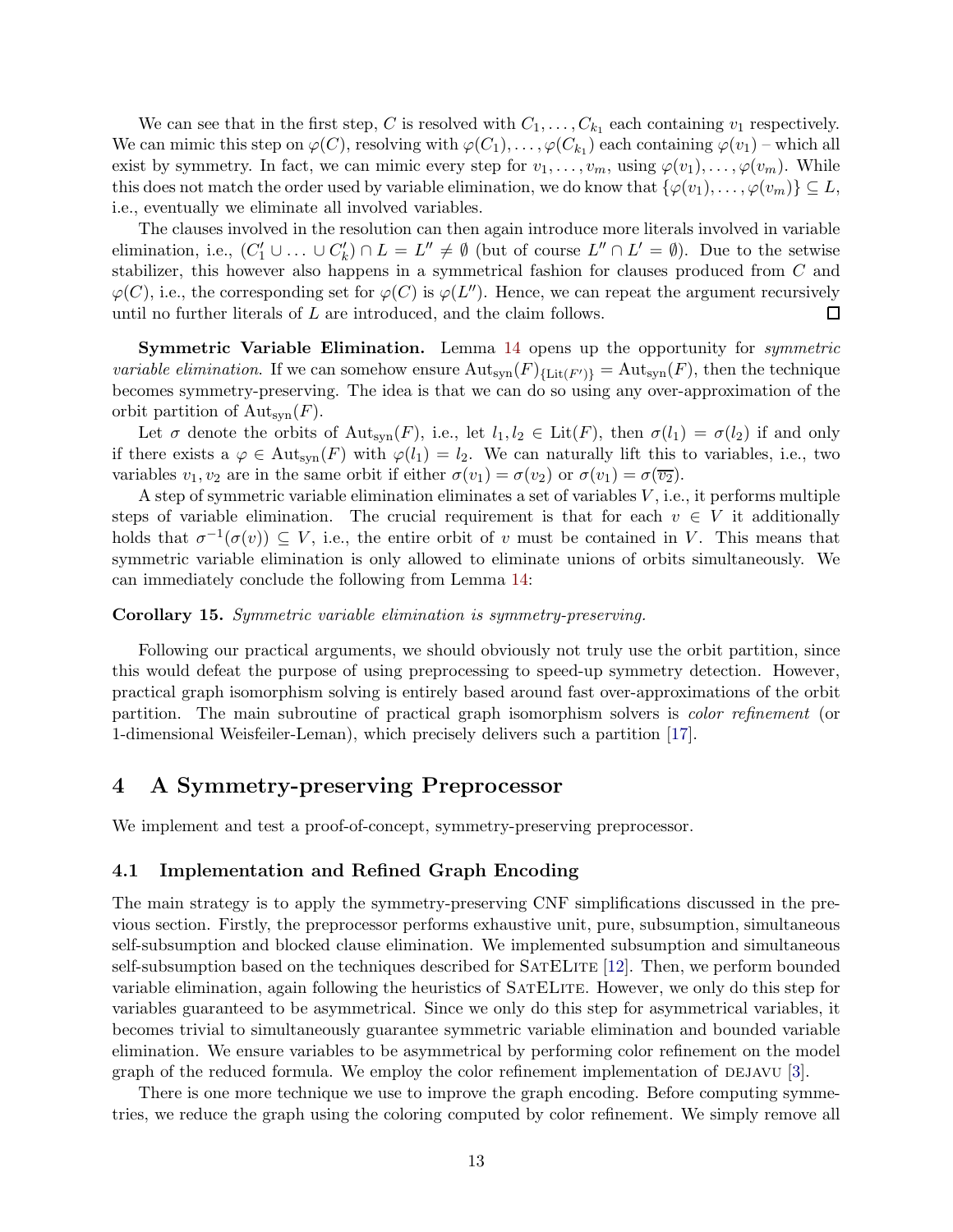asymmetrical parts of the graph, i.e., all nodes which have a discrete color. For readers familiar with graph isomorphism solvers, this strategy might be counter-intuitive. Essentially, the strategy mimics precisely the first step of graph isomorphism solvers. However, in the concrete implementations of solvers, many components are simply tied directly to the number of initial vertices (e.g., incidence-lists or the dense Schreier-Sims algorithm in TRACES and DEJAVU).

## <span id="page-13-0"></span>4.2 Benchmark Setup

We perform an evaluation on the 400 instances of the main track of the SAT competition 2021 [\[2](#page-16-0)], comparing unprocessed versus preprocessed instances. Our evaluation comprises two parts, covering the two main aspects of detecting symmetry: measuring computation time of symmetry detection and breaking algorithms, and measuring the symmetry detected in the instances. The goal of our benchmarks is to provide a proof-of-concept that there can be a tangible benefit in synergizing SAT techniques with symmetry detection.

The code for the preprocessor, solvers and benchmarks are available at [\[1\]](#page-16-1).

Computation Time. We test symmetry detection and breaking algorithms on unprocessed versus preprocessed instances. The goal is to find out whether symmetry-preserving formula transformations provide a benefit to algorithms concerning symmetry. We test three different graph isomorphism solvers, i.e., SAUCY [7, 9], TRACES [\[17](#page-17-0), 20] and DEJAVU [3, 4] (4 threads,  $\lt 1\%$  probability of missing a generator). While all state-of-the-art solvers are based on the individualizationrefinement framework, the tested solvers indeed represent distinct approaches to symmetry detection: first of all, saucy was specifically designed to be used on graphs stemming from CNF formulas [7]. Traces is well-known to be a highly-competitive general purpose GI solver. It uses a BFS approach and excels on hard combinatorial instances [\[17](#page-17-0)], while still featuring low-degree techniques typically deemed useful for CNF formulas [7, 9] (e.g., unit literals always have degree 1). degacy is a recent general-purpose GI solver. It employs novel randomized search strategies [3] and features parallelization [4]. It has no special low-degree vertex or CNF techniques. Furthermore, we measure running time of the symmetry breaker BREAKID on the CNF formulas (here, we do not use the special graph encoding of Section [4.1\)](#page-12-0). Internally, BreakID uses saucy.

Note that even for the "unprocessed" instances, we first removed all redundant clauses and literals from the formula. The timeout is 100 seconds, analogous to the evaluation of [11]. A solver running out of memory also counts as a timeout.

Our working assumption is that most of the proposed preprocessing (or inprocessing) techniques are applied anyway in competitive SAT solvers (see e.g.,  $[5, 19, 22]$ ). Solvers such as CRYPTOMINISAT [22] even enable the user to re-schedule preprocessing and symmetry techniques. Our proposed setup can essentially be realized by carefully scheduling a selection of techniques in an existing preprocessor before symmetry detection, instead of implementing from scratch – with the exception of our adapted symmetry-preserving transformations. But here, the only technique we apply that is unconventional in terms of SAT preprocessors is color refinement.

We thus record and account for the computation time of color refinement separately. In other areas, our preprocessor is indeed poorly optimized compared to state-of-the-art implementations, and we will disregard its computation time.

Detected Symmetry. We analyze how much symmetry is detected both before and after applying preprocessing. To be more precise, we compute the following metrics. Let  $F$  be the original formula and  $F^*$  the preprocessed one. First of all, we check for *reducible symmetry* that acts exclusively on literals removable through preprocessing, i.e., which we measure in terms of

$$
\frac{|\operatorname{Aut}_{\operatorname{syn}}(F)|}{|\operatorname{Aut}_{\operatorname{syn}}(F)_{(\operatorname{Lit}(F^*))}|}.
$$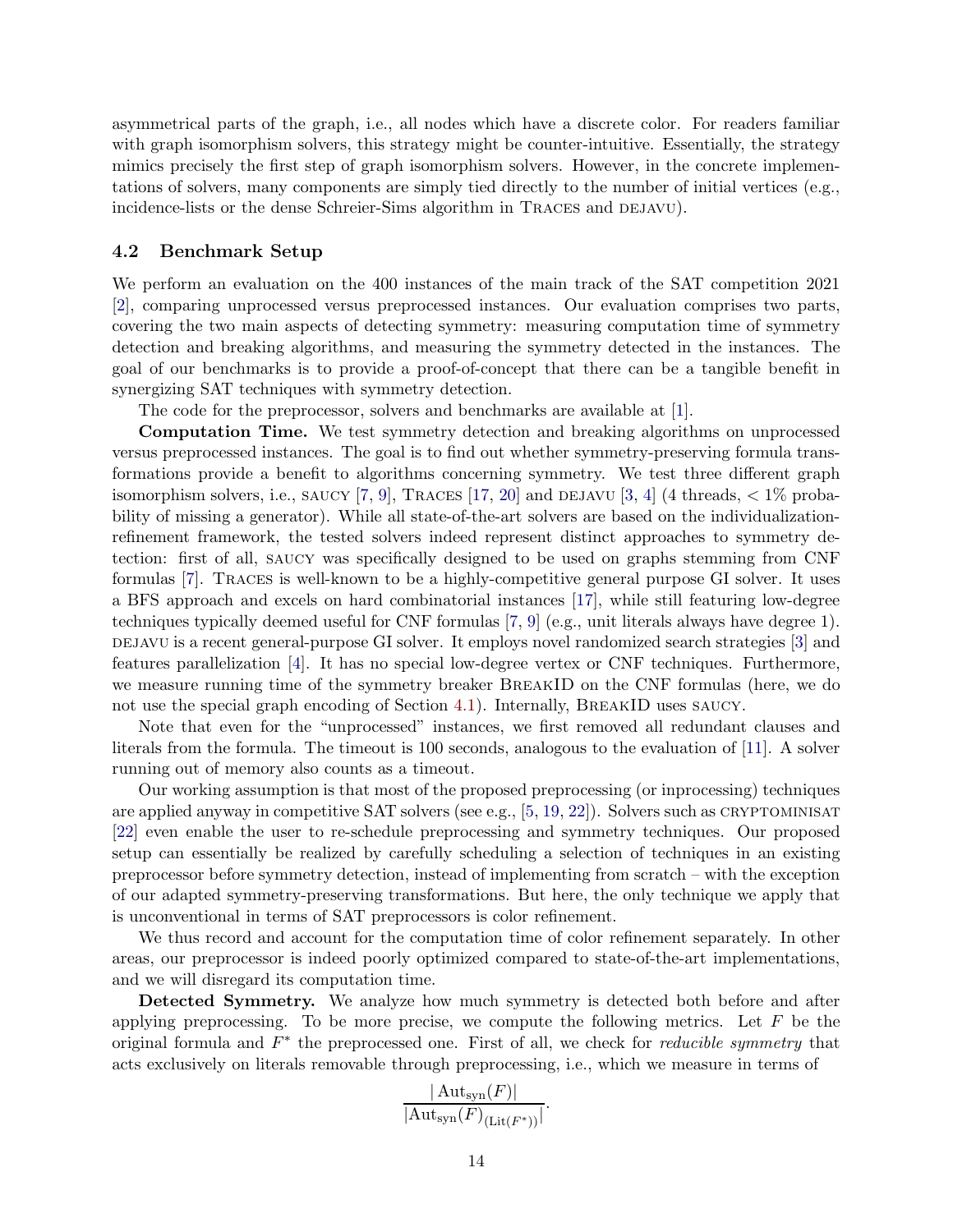<span id="page-14-1"></span>

<span id="page-14-0"></span>Figure 1: Benchmarks for symmetry detection and breaking algorithms comparing unprocessed versus preprocessed SAT competition 2021 instances. Times are given in milliseconds. Instances that were processed to empty graphs (green bar) are shown separately.

|                |                     | unprocessed     | preprocessed        |                 |  |
|----------------|---------------------|-----------------|---------------------|-----------------|--|
| Solver         | $\#\text{finished}$ | avg. (finished) | $\#\text{finished}$ | avg. (finished) |  |
| <b>SAUCY</b>   | 189                 | 3.67s           | 189                 | 1.28s           |  |
| <b>DEJAVU</b>  | 151                 | 3.38s           | 188                 | 1.25s           |  |
| <b>TRACES</b>  | 168                 | 5.03s           | 185                 | 2.04s           |  |
| <b>BREAKID</b> | 170                 | 10.61s          | 185                 | 8.46s           |  |

Table 3: Benchmarks for symmetry detection and breaking algorithms comparing unprocessed versus preprocessed SAT competition 2021 instances (199 instances). Time taken for preprocessing is not included. The average time given is only for instances that finished within the 100s timeout.

The expression describes the number of symmetries of  $F$  which pointwise-stabilize all literals of  $F^*$ , i.e., which solely act on the literals  $\text{Lit}(F) \setminus \text{Lit}(F^*)$ .

Furthermore, we quantify the amount of hidden symmetry detectable in the preprocessed but not the unprocessed instance, i.e.,

$$
\frac{|\operatorname{Aut}_{\operatorname{syn}}(F^*)|\cdot |\operatorname{Aut}_{\operatorname{syn}}(F)_{(\operatorname{Lit}(F^*))}|}{|\operatorname{Aut}_{\operatorname{syn}}(F)|}.
$$

### 4.3 Benchmark Discussion

For the sake of clarity, in the entire evaluation, we exclude instances that were asymmetrical in both the unprocessed and preprocessed instance. This was the case for 192 instances. Note that asymmetrical instances in the set are solved quickly by the graph isomorphism solvers and there are only negligible differences between solvers (e.g. saucy took 26s for all asymmetrical instances). Furthermore, our preprocessor failed to process 9 instances, either because it ran out of memory, or took more than 1000 seconds. Thus, in the following, all results are stated for the remaining 199 instances.

Computation Time. Firstly, the preprocessor itself took a total time of 8946 seconds (45s average). The color refinement algorithm for all the instances took 255 seconds (1.28s average). The results for the different symmetry detection and breaking algorithms are summarized in Table [3.](#page-14-0)

We observe a speed-up for all tested tools across the benchmark suite (see Figure [1\)](#page-14-1): we observe the same number or fewer timeouts for all tools. The overall average symmetry detection times in (on instances that finished) are between 2.47 and 3.38 times faster (1.25 for BreakID). When the cost for color refinement is accounted for, instances are still solved on average between 1.36 and 1.51 times faster (1.09 for BreakID) – but especially when additionally considering the reduced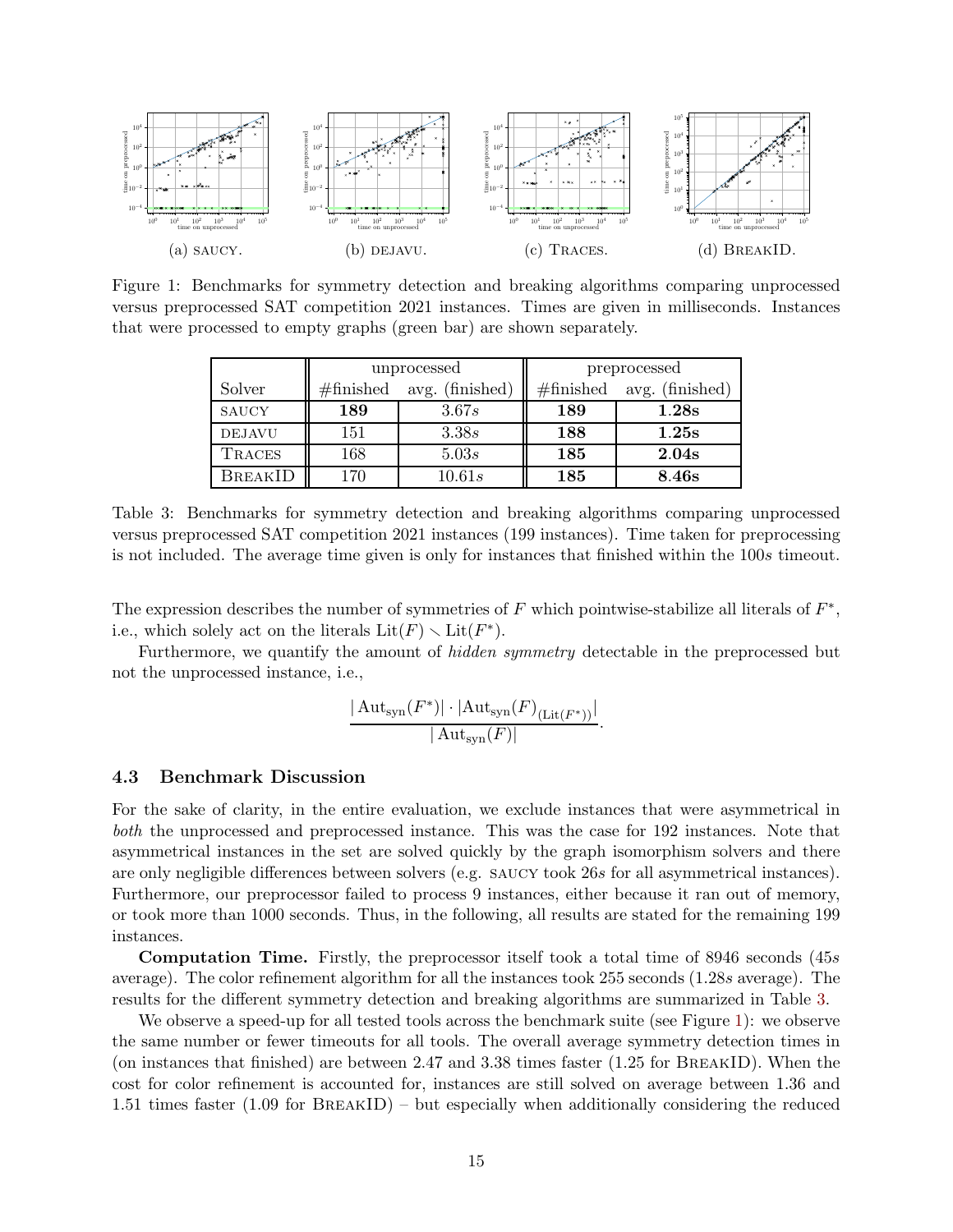<span id="page-15-0"></span>

Figure 2: The diagrams show instances where non-trivial symmetries of the respective type exist (a value of 1 would mean no non-trivial symmetries existed). The left diagram shows the number of hidden symmetries detected in the instance. The right diagram shows instances where the initial group size was larger than the preprocessed group size, i.e., the number of reducible symmetries in the instance. Both diagrams are cut off at  $10^5$  for clarity (values go beyond  $10^{2000}$  in both diagrams).

number of timeouts, the overhead cost for color refinement is easily amortized.

For the general-purpose graph isomorphism solvers TRACES and DEJAVU, the difference between unprocessed and preprocessed instances seems dramatic (a factor of 2.2 and 4.3 fewer timeouts, respectively). In particular, DEJAVU manages to close most of the performance gap to SAUCY. This is quite surprising, since DEJAVU features no CNF-oriented techniques at all. We record that on the preprocessed instances, DEJAVU even manages to uniquely solve one instance that SAUCY can not within the timeout – albeit while saucy does so for two other instances. Overall, on the preprocessed instances the performance of solvers is more comparable and thus seems less dependent on CNF-oriented optimizations.

For the symmetry-breaking tool BreakID, which internally uses saucy, the difference in the number of timeouts is also substantial – in particular much more so than for saucy individually (2.07 times fewer timeouts for BreakID versus the same number of timeouts for saucy). Looking more closely at the results reveals that the removal of reducible symmetry speeds up BREAKID: while SAUCY is often able to handle a lot of symmetry more efficiently through the CNF-oriented techniques, the computation time of BreakID depends directly on the number of generators detected.

We record that in our benchmarks, the computation time taken up by our rudimentary preprocessor is not amortized by the time saved during symmetry detection. For a discussion as to why this is not a major practical concern see Section [4.2.](#page-13-0)

Detected Symmetry. There are substantial differences in the detected symmetry of the unprocessed and preprocessed instances.

Using our preprocessor, we uncovered hidden symmetry in 43 instances (see Figure [2a\)](#page-15-0). We found reducible symmetry in 73 instances. Indeed, these were often very large groups (see Figure [2b\)](#page-15-0) that in many cases even included all symmetries of the respective instance.

# 5 Conclusion and Future Work

Unit, pure, subsumption and blocked clause elimination are symmetry-preserving. If these simplifications are to be applied to a formula anyway, then symmetries should be detected and exploited after simplifying the formula. Other techniques, such us adding clauses to the formula derived using resolution, self-subsumption and variable elimination, turn out to not be symmetry-preserving, and can potentially remove symmetry from formulas in an undesirable manner. Going beyond the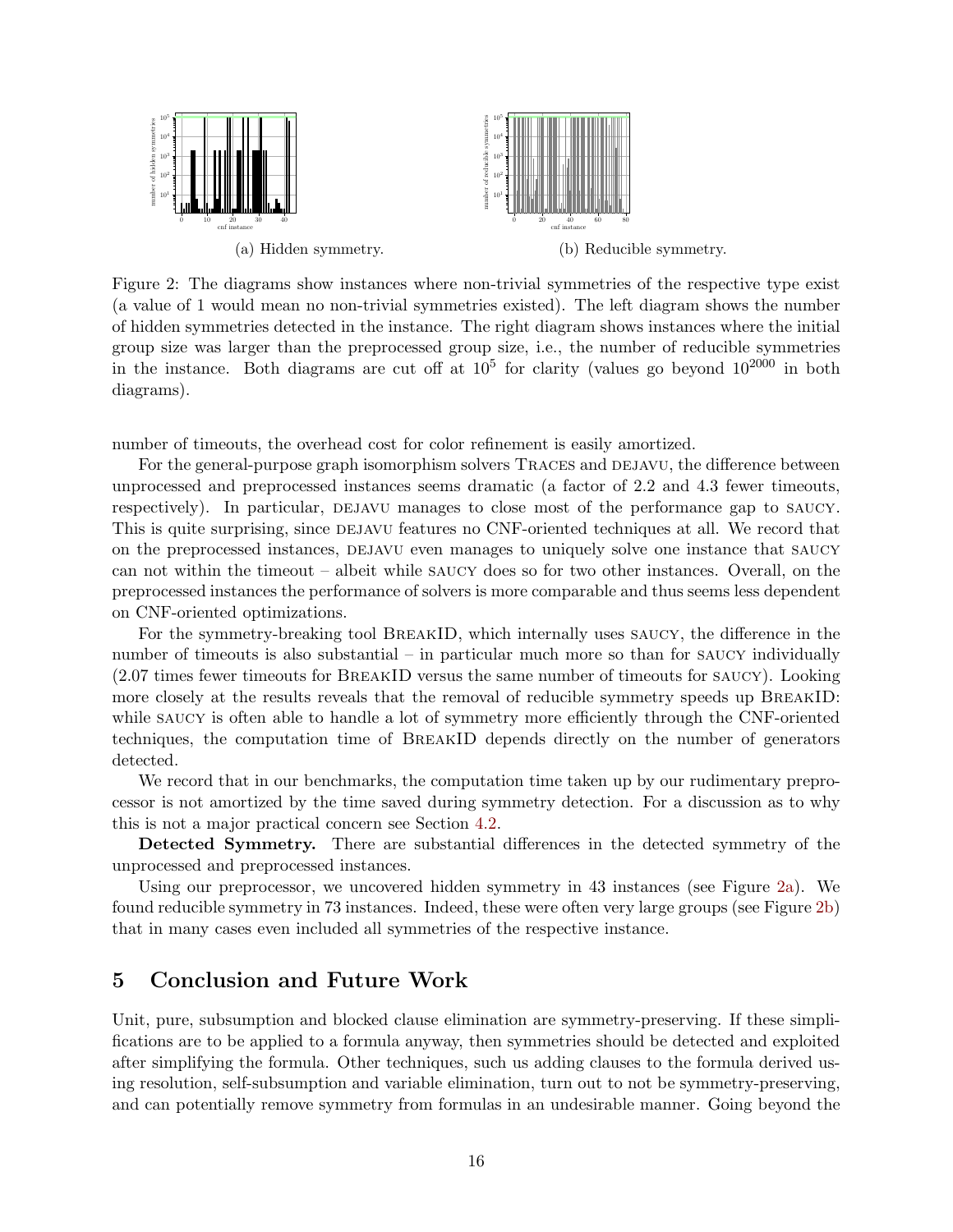analysis, for variable elimination and self-subsumption we defined restricted variants, which enable the rules to be applied in a symmetry-preserving manner.

In practice, instances simplified using a symmetry-preserving preprocessor are substantially easier to handle for symmetry detection tools. In fact, the structure of instances changes considerably and techniques previously designed for CNF formulas seem to become less impactful. Most importantly, this opens up the opportunity to tune symmetry detection tools to solve preprocessed CNF formulas (e.g., to address the shortcomings we raised with the graph encoding in Section [4.1\)](#page-12-0).

Regarding symmetries, preprocessed instances, due to the symmetry-preserving nature of transformations, are guaranteed to contain at least all applicable symmetries of the unprocessed instances. But indeed, in 21% of the symmetrical instances tested they even contained more symmetry. We also found reducible symmetry, that exclusively interacts with literals removable through preprocessing, in 40% of the benchmark instances. Overall, we believe that this motivates an even deeper analysis into how much "exploitable" symmetry is in the instances, and how it can be systematically uncovered. This could also involve tuning and testing with state-of-the-art preprocessing, SAT solvers and symmetry exploitation in the loop: not only to gain a better understanding of the potential effects of the different types of symmetry, but also the interaction between algorithms.

There are even more avenues to expand upon or apply the work in this paper. For example, there are many other preprocessing techniques in the literature (e.g., bounded variable addition) and dynamic techniques (e.g., inprocessing using learned clauses) that could be analyzed.

# Acknowledgements

I want to thank Moritz Lichter, Pascal Schweitzer, Constantin Seebach and Damien Zufferey for the valuable discussions at different stages of the project. I also want to thank the anonymous reviewers at SAT 2022 for pointing out an error with the counter-examples used in an earlier version of the paper.

# References

- <span id="page-16-1"></span>[1] EngageS. <https://www.mathematik.tu-darmstadt.de/EngageS>.
- <span id="page-16-0"></span>[2] SAT Competition 2021. <https://satcompetition.github.io/2021/>.
- [3] Markus Anders and Pascal Schweitzer. Engineering a fast probabilistic isomorphism test. In Martin Farach-Colton and Sabine Storandt, editors, Proceedings of the Symposium on Algorithm Engineering and Experiments, ALENEX 2021, Virtual Conference, January 10-11, 2021, pages 73–84. SIAM, 2021.
- [4] Markus Anders and Pascal Schweitzer. Parallel computation of combinatorial symmetries. In Petra Mutzel, Rasmus Pagh, and Grzegorz Herman, editors, 29th Annual European Symposium on Algorithms, ESA 2021, September 6-8, 2021, Lisbon, Portugal (Virtual Conference), volume 204 of LIPIcs, pages 6:1–6:18. Schloss Dagstuhl - Leibniz-Zentrum für Informatik, 2021.
- <span id="page-16-2"></span>[5] Armin Biere, Katalin Fazekas, Mathias Fleury, and Maximillian Heisinger. CaDiCaL, Kissat, Paracooba, Plingeling and Treengeling entering the SAT Competition 2020. In Tomas Balyo, Nils Froleyks, Marijn Heule, Markus Iser, Matti Järvisalo, and Martin Suda, editors, Proc. of SAT Competition 2020 – Solver and Benchmark Descriptions, volume B-2020-1 of Department of Computer Science Report Series B, pages 51–53. University of Helsinki, 2020.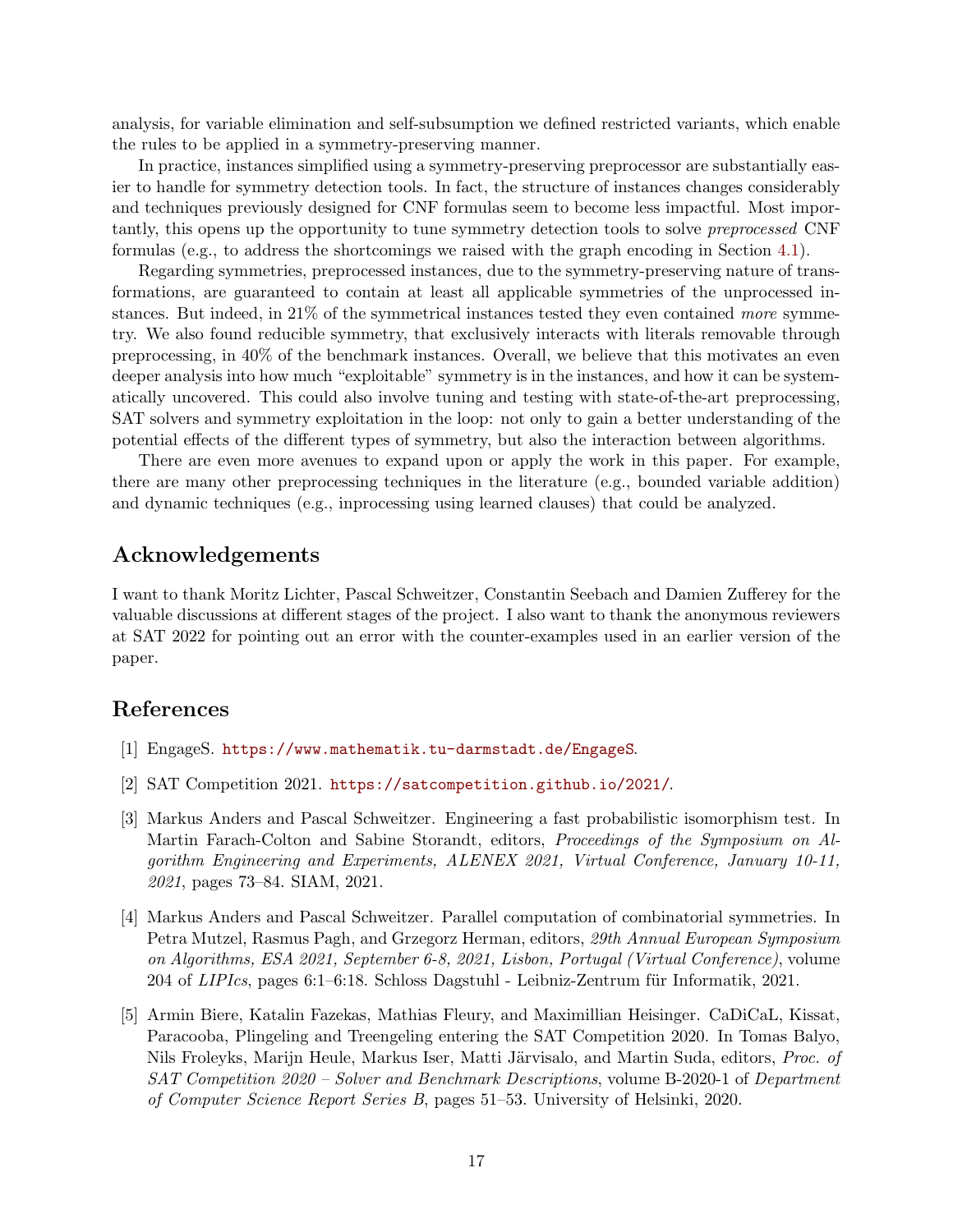- <span id="page-17-1"></span>[6] James M. Crawford. A theoretical analysis of reasoning by symmetry in first-order logic (extended abstract). In AAAI Workshop on Tractable Reasoning, pages 17–22, 1992.
- [7] Paul T. Darga, Mark H. Liffiton, Karem A. Sakallah, and Igor L. Markov. Exploiting structure in symmetry detection for CNF. In Sharad Malik, Limor Fix, and Andrew B. Kahng, editors, Proceedings of the 41th Design Automation Conference, DAC 2004, San Diego, CA, USA, June 7-11, 2004, pages 530–534. ACM, 2004.
- <span id="page-17-2"></span>[8] Paul T. Darga, Mark H. Liffiton, Karem A. Sakallah, and Igor L. Markov. Exploiting structure in symmetry detection for CNF. In Proceedings of the 41st Annual Design Automation Conference, DAC '04, pages 530–534, New York, NY, USA, 2004. ACM.
- [9] Paul T. Darga, Karem A. Sakallah, and Igor L. Markov. Faster symmetry discovery using sparsity of symmetries. In Limor Fix, editor, *Proceedings of the 45th Design Automation* Conference, DAC 2008, Anaheim, CA, USA, June 8-13, 2008, pages 149–154. ACM, 2008.
- [10] Martin Davis and Hilary Putnam. A computing procedure for quantification theory. J. ACM, 7(3):201–215, 1960.
- [11] Jo Devriendt, Bart Bogaerts, Maurice Bruynooghe, and Marc Denecker. Improved static symmetry breaking for SAT. In Nadia Creignou and Daniel Le Berre, editors, Theory and Applications of Satisfiability Testing - SAT 2016 - 19th International Conference, Bordeaux, France, July 5-8, 2016, Proceedings, volume 9710 of Lecture Notes in Computer Science, pages 104–122. Springer, 2016.
- [12] Niklas E $\acute{e}$ n and Armin Biere. Effective preprocessing in SAT through variable and clause elimination. In Fahiem Bacchus and Toby Walsh, editors, Theory and Applications of Satisfiability Testing, 8th International Conference, SAT 2005, St. Andrews, UK, June 19-23, 2005, Proceedings, volume 3569 of Lecture Notes in Computer Science, pages 61–75. Springer, 2005.
- [13] Marijn Heule, Matti Järvisalo, Florian Lonsing, Martina Seidl, and Armin Biere. Clause elimination for SAT and QSAT. J. Artif. Intell. Res., 53:127–168, 2015.
- [14] Matti Järvisalo, Armin Biere, and Marijn Heule. Blocked clause elimination. In Javier Esparza and Rupak Majumdar, editors, Tools and Algorithms for the Construction and Analysis of Systems, 16th International Conference, TACAS 2010, Held as Part of the Joint European Conferences on Theory and Practice of Software, ETAPS 2010, Paphos, Cyprus, March 20- 28, 2010. Proceedings, volume 6015 of Lecture Notes in Computer Science, pages 129–144. Springer, 2010.
- [15] Hadi Katebi, Karem A. Sakallah, and Igor L. Markov. Symmetry and satisfiability: An update. In Ofer Strichman and Stefan Szeider, editors, Theory and Applications of Satisfiability Testing - SAT 2010, 13th International Conference, SAT 2010, Edinburgh, UK, July 11-14, 2010. Proceedings, volume 6175 of Lecture Notes in Computer Science, pages 113–127. Springer, 2010.
- [16] Oliver Kullmann. On a generalization of extended resolution. Discret. Appl. Math., 96-97:149– 176, 1999.
- <span id="page-17-0"></span>[17] Brendan D. McKay and Adolfo Piperno. Practical graph isomorphism, II. Journal of Symbolic Computation, 60(0):94–112, 2014.